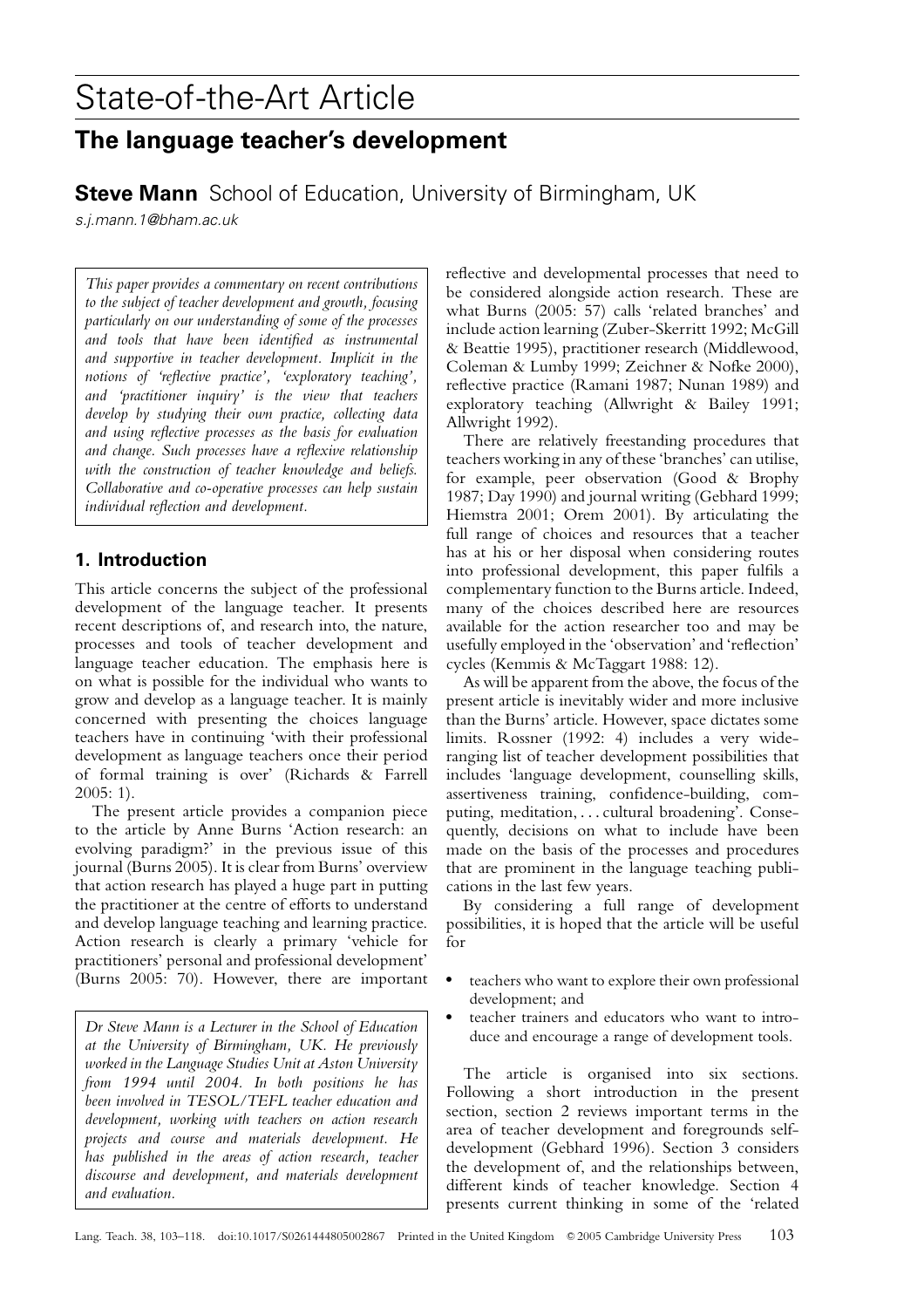branches' of exploration, research and reflection, and section 5 considers options available for cooperative and collaborative development. Section 6 summarises and concludes the article.

## **2. Defining language teacher development**

This section explores distinctions between key terms and draws together some core strands of teacher development. It articulates distinctions between the following terms: teacher training, teacher preparation, teacher education, teacher development, professional development, continuing professional development (CPD) and staff development. It is difficult to sustain watertight boundaries but there are some important differences in emphasis and articulating the slight differences, nuances and subtleties may help to provide a detailed topography of the 'development' landscape.

The core feature of this review is that it places self-development at the centre of a definition of language teacher development. Self-direction is as important in teacher development as it is in language learning (see Nunan & Lamb 1996) and the view of self-development taken here is of a large measure of self-direction. Brockett & Hiemstra (1991: 29) define self-direction as the 'characteristics of an individual that predispose one toward taking primary responsibility for personal learning endeavours'. Nunan (1989) provided the first clear description of a self-developing and autonomously functioning individual, and such a conscious orchestration of individual capacity, environment and available resources is particularly important to our emerging definition. There is a widespread view that it is healthy for professionals to have an active role in their own development processes (Hill 2000; Stuart & Thurlow 2000; Bailey, Curtis & Nunan 2001; Crookes & Chandler 2001).

## 2.1 Development, training and education

The contrast between 'development' and 'training' is the clearest of the distinctions we need to make. The role of teacher training is to introduce the methodological choices available and to familiarise trainees with the range of terms and concepts that are the 'common currency' of language teachers. The trainer typically demonstrates the range of models and techniques available. He or she might, for example, demonstrate a range of strategies and techniques for correcting errors. Freeman (1989: 27) argued that this kind of knowledge and skill is more 'trainable' than awareness and attitude. He also saw ongoing development as involving context-based awareness of which technique or strategy is appropriate for a particular individual or class in a particular place.

There is widespread agreement that some sort of training or initial preparation to be a teacher is necessary (see Angelova 2005; Attardo & Brown 2005). Parker (2004: 17) states that 'the days of completely unqualified staff teaching languages to adults seems to be numbered, but there are still many staff with low-level qualifications and restricted access to in-service training'. However, necessity does not mean that the concept of training can remain unchallenged. There is also a common belief that training 'imposes' a received approach to it from the outside. Bowen (2004: 1) compares a from the outside view of training with a FROM THE INSIDE view of development. Tomlinson (2003: 2) states that on the worst type of teacher development course the teachers are 'surreptitiously pushed in predetermined directions'. The view taken here is that this is not development at all and forces us to consider whether this is, in fact, appropriate training.

The term 'train' has unfortunate collocations. As Edge (2003a: 7) says 'to train is to instil habits or skills, and the word collocates just as happily with dogs and seals as with teachers'. The negative connotation of the term training has led to greater adoption of the term 'teacher preparation'. While this may be little less than a euphemism, it does allow a greater recognition that development can be part of the remit, even at early stages.

Our emerging distinction is further complicated by different uses of the same terms. Miller (2004: 2) quotes Johnston (2003: 120) as recognising a difference between teacher development from a European perspective and teacher development from an American perspective. The European view foregrounds professional and personal growth 'that teachers themselves undertake and that is guided by the teachers concerned'. This is contrasted with a typical North American view of teacher development that is 'usually conducted by a teacher educator' and 'presented to teachers'. This article takes the European perspective and argues that teacher development is different in nature from both teacher training and teacher education.

## 2.2 Professional development, CPD and staff development

The distinction between professional development and teacher development is not that marked in the literature but is worth considering. At an institutional level, it is more common to use the term 'continuing professional development', or CPD (see Barduhn 2002). Professional development is career orientated and has a narrower, more instrumental and utilitarian remit. Arguably, teacher development is more inclusive of personal and moral dimensions. Pettis (2002), Johnston (2003) and Miller (2004) present conscious engagement with teacher development as an individual moral commitment.

One distinction that may be worth exploring further is between the professional and the personal.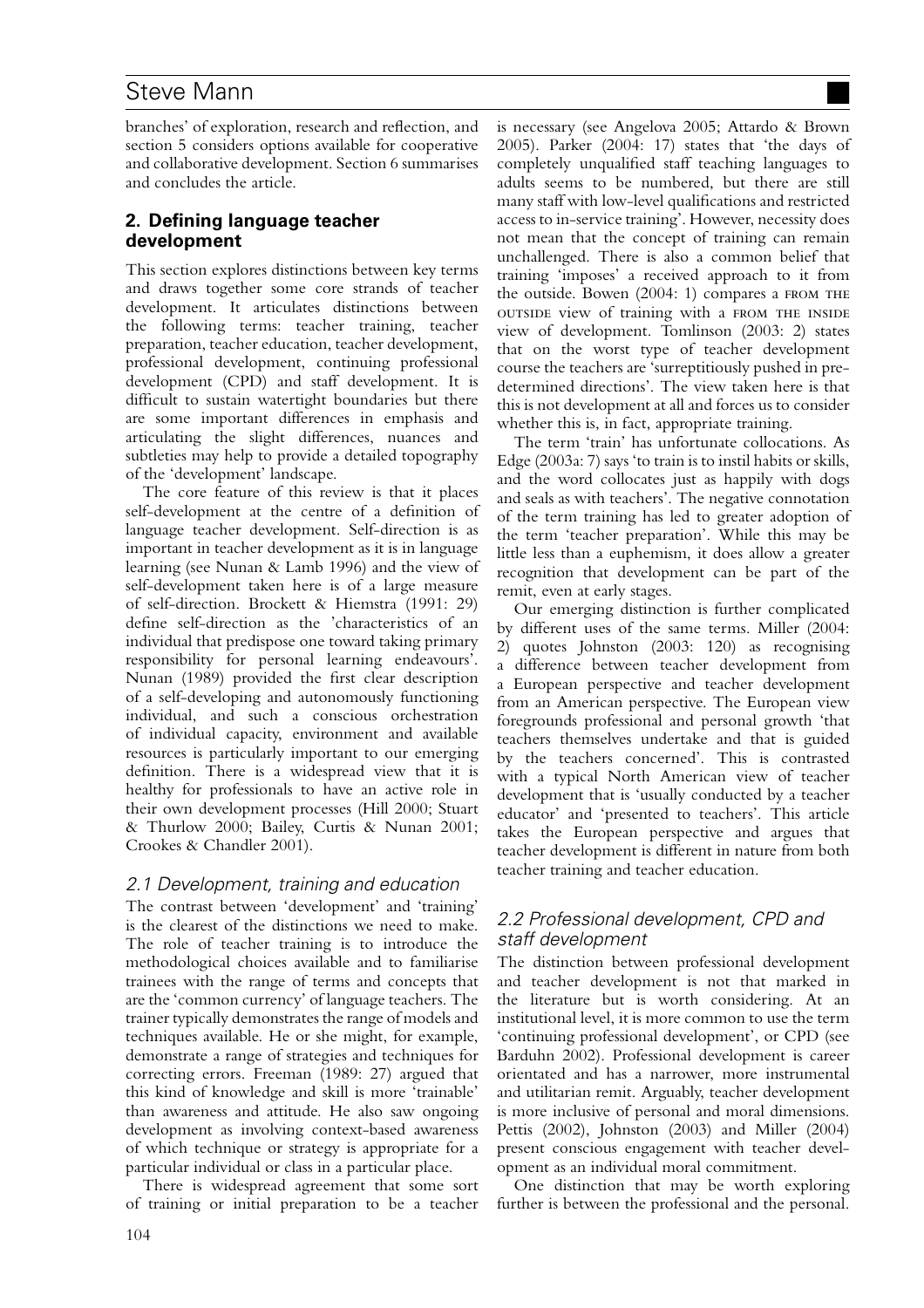The personal more obviously includes dimensions of values, morals and ethics. Johnston (2003) draws together accounts of the role that values play in language teaching. Johnson's aim is to raise language teachers' consciousness of their personal values and specify how these are related to the decisions they make concerning their teaching. Mori (2003) explores the construction of 'personhood'. Teaching is not a simple technical responsibility and has an inherent personal, ethical and moral dimension. Hansen (2001) and Buzzelli & Johnston (2002) explore this moral dimension to teaching. Writers (e.g. Pennycook 2001) consider how language teaching is related to the political and global functions of the language being taught. (Edge 2003b) uses contributions from Templer (2003) and Tollefson (2002) to put forward a view of the relationship between large scale events and individual

development. There are probably few teachers who would not want to be thought of as professional. On the other hand, 'professional' carries a greater claim than the more neutral 'teacher'. Despite Ur's (2002: 392) claim that we have 'seen significant progress towards professionalism', the question of whether language teaching is currently a profession is more open to question. Do all teachers see themselves as having 'careers' or working within a 'profession'? Johnston's (1997) study of Polish and expatriate teachers working in Poland would suggest not. Wanting to develop as a teacher has an obvious relationship with whether the long-term prospects for gainful employment appear rosy or bleak.

Edge (1999) describes how CPD brings together very different contributions at different levels; the self-development perspective (individual or group development), the management perspective (institution), and the professional body perspective (e.g. IATEFL). Edge (2002b) widens these perspectives further to include teachers, trainers, educators, applied psychologists, administrators and managers.

There remains an important difference between top–down professional development as it is presented as a possibility for educational leaders and principals (Glickman 2002; Sparks 2002) and more bottom–up efforts that are instigated by individuals and groups (e.g. Cheng & Wang 2004). Indeed, the term staff development is often used in place of professional development at organisational and systems level. Strong leadership and the ability to build appropriate structures of professional development (e.g. Elmore 2000) undoubtedly have a powerful influence on individual teacher development (see Glickman 2002). However, teacher development is 'independent of, though much better with, support from the organisation, school or system' (Underhill 1999: 2). It is most often a voluntary activity, whereas CPD is 'much more of a requirement

for all employees of a given organisation' (Bowen 2004: 1).

## 2.3 Development inside <sup>a</sup> training process

Pre-service training or initial teacher education has the function of giving guidance to possible pedagogic choices, teaching strategies, L2 methods, course design and coursebook materials. This can provide stability and security for new teachers and is 'a necessary stage of development for professionals' (Clarke 1982: 447). As well as providing input in such courses, there has been a shift towards ensuring that training integrates and maintains a development imperative. Damron (2005) looks specifically at how pre-service teachers are encouraged to develop professionally. Tomlinson (2003: 2) argues strongly for a teacher development approach within a teacher education programme. The aim of such programmes should be to develop a 'multi-dimensional awareness' and 'the ability to apply this awareness to their actual contexts of teaching'.

There is a developing focus in the literature on the longer-term effect of specific training and knowledge input. In 1987, Bernhardt & Hammadou surveyed articles concerned with language teacher education. Then, the vast majority were taken up with descriptions of teacher education courses, procedures and modules. Now, attention is more likely to be on outcomes and development. For example, Bartels (2005) contains 21 articles which assess impact, uptake, development and changes in knowledge arising from a range of teacher education programmes. Bartels (2005) represents the most significant contribution to date in moving the agenda from description of courses to evaluation of longterm effects on language teacher development.

## 2.4 Core themes in teacher development

To summarise the discussion above, the following key themes can inform discussion of teacher knowledge, reflection and collaboration. Language teacher development

- is a bottom–up process and as such can be contrasted with top-down staff development programmes;
- values the insider view rather than the outsider view;
- is independent of the organisation but often functioning more successfully with its support and recognition;
- is a continuing process of becoming and can never be finished;
- is a process of articulating an inner world of conscious choices made in response to the outer world of the teaching context;
- is wider than professional development and includes personal, moral and value dimensions;
- can be encouraged and integrated in both training and education programmes.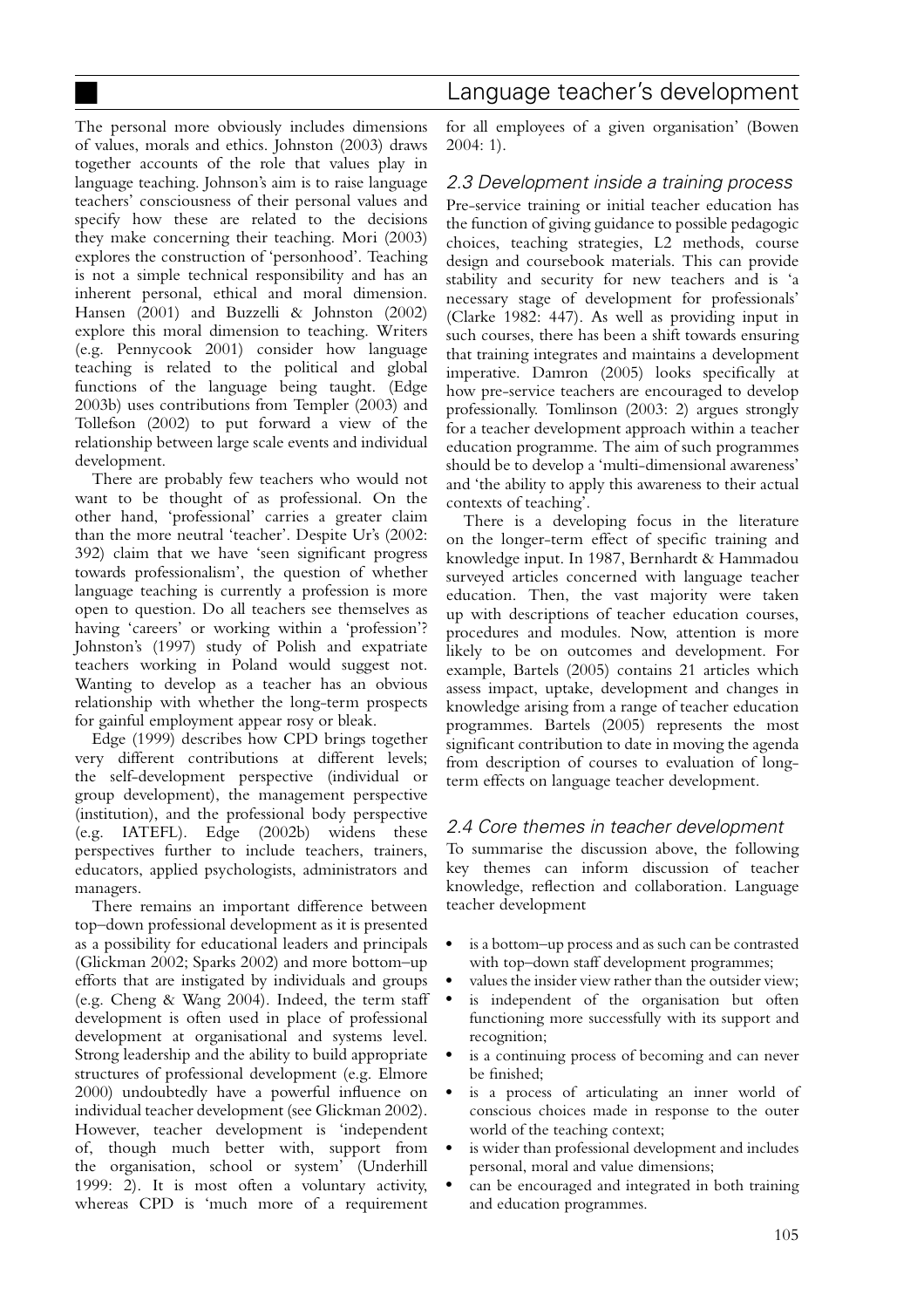## **3. Teacher knowledge and teacher development**

Recent work (e.g. Raths & McAninch 1999) offers a breadth of writing on teacher knowledge. This section considers the variety of knowledge that informs language teachers' practice. Some of this knowledge is received knowledge (Wallace 1991) and some of it is more personal or individual, and arises from experience and reflection on experience. This section considers where this knowledge comes from, what form it takes and how it maintains a reflexive relationship with development. The relationship between teacher knowledge, teacher education and teacher development is one that continues to change and need examination.

Johnson & Golombek (2002: xi) have demonstrated the enormous range of 'teachers' ways of knowing'. The central question of Johnson & Golombek's collection is 'What is knowledge and who holds it?'. As they say, this is a deceptively simple question. What is clear is that knowledge is not in any simple way transferred from educators and trainees to teachers (Richards 1998). Knowledge is at least partly constructed through engagement with experience, reflection and collaboration (Roberts 1998).

This section illustrates the growing appreciation of the complexity of teacher knowledge (Freeman 2002, 2004). Its multi-faceted nature includes received knowledge, personal knowledge, experiential knowledge and local knowledge.

## 3.1 Knowledge organised into topics

When knowledge is parcelled up, as it is in teacher education programmes, the list is quite varied and extensive. There has long been an understanding that topics such as lexical studies, syntax, SLA, phonology, discourse analysis, pragmatics, sociolinguistics and psycholinguistics have an important role in the development of teachers' knowledge base (Bartels 2005). In addition, most teacher education courses will include some more pedagogic components, including methodology, course design, materials and assessment. This content roughly corresponds to received knowledge (Wallace 1991).

Particular attention is often paid to the importance and role of KAL (Knowledge about Language). Trappes-Lomax & Ferguson (2002) provide accounts from language teacher educators working on a variety of types of program researching their practice and reflecting on underlying principles. The collection considers language as social institution, language as verbal practice, language as reflexive practice, language as school subject and language as medium of language learning. Most of the articles in Bartels (2005) focus on the impact of language awareness modules in teacher education programmes. The discussion of how much teachers need to know about language is ongoing (see Wright 2002; LarsenFreeman 2004). Lavender (2002), Adger, Snow & Christian (2003) and Cray (2003) consider what grammatical knowledge a competent teacher needs to have. Other papers posit that appropriate standards and proficiency need to be developed through education programmes (e.g. Elder 2001; Coniam & Falvey 2002). However, improving language awareness does not necessarily mean a reliance on transmission methodology and awareness can be achieved through engagement with texts, interaction and talking about grammar (Savova 2003).

## 3.2 Individual knowledge

There has been movement away from a transmission of knowledge framework (Fanselow 1988), in which knowledge about teaching and related topics are delivered, towards a view of teacher education as ongoing engagement between received knowledge and experiential knowledge (Wallace 1991). This approach inevitably draws more attention to the processes of individual development. Johnson & Golombek (2002: 3) talk about a new scholarship that articulates 'an epistemology of practice that characterises teachers as legitimate knowers, producers of legitimate knowledge, and as capable of constructing and sustaining their own professional practice over time'.

Greater interest in the individual teacher has meant greater consideration of types of teacher knowledge, rather than seeing knowledge as a series of topics. A description that focuses more on the individual teacher and various constructs of teacher knowledge would include content knowledge, pedagogical knowledge, curriculum and materials knowledge, knowledge about second language acquisition (SLA) and learners, and knowledge about context. It would also include personal knowledge (Clandinin & Connelly 1987), practical knowledge (Golombek 1998), experiential knowledge (Wallace 1991), local knowledge (Allwright 2003) and usable knowledge (Lageman 2002). There are also related constructs such as BAK (Woods 1996), which considers the interplay between beliefs, assumptions, and knowledge.

There is obvious overlap between these types of knowledge. For example, local knowledge, or knowledge about context, recognises that knowledge is situated and socially negotiated. The local (Canagarajah 2005) has a reflexive relationship with existing knowledge. These various metaphorical constructs help to describe the complex nature of teacher knowledge. The recognition that an individual teacher is constantly reshaping knowledge through the complex interplay between declarative or received knowledge, on the one hand, and personal, experiential and local knowledge, on the other hand, means that a full description of any teacher's current knowledge and development needs to take account of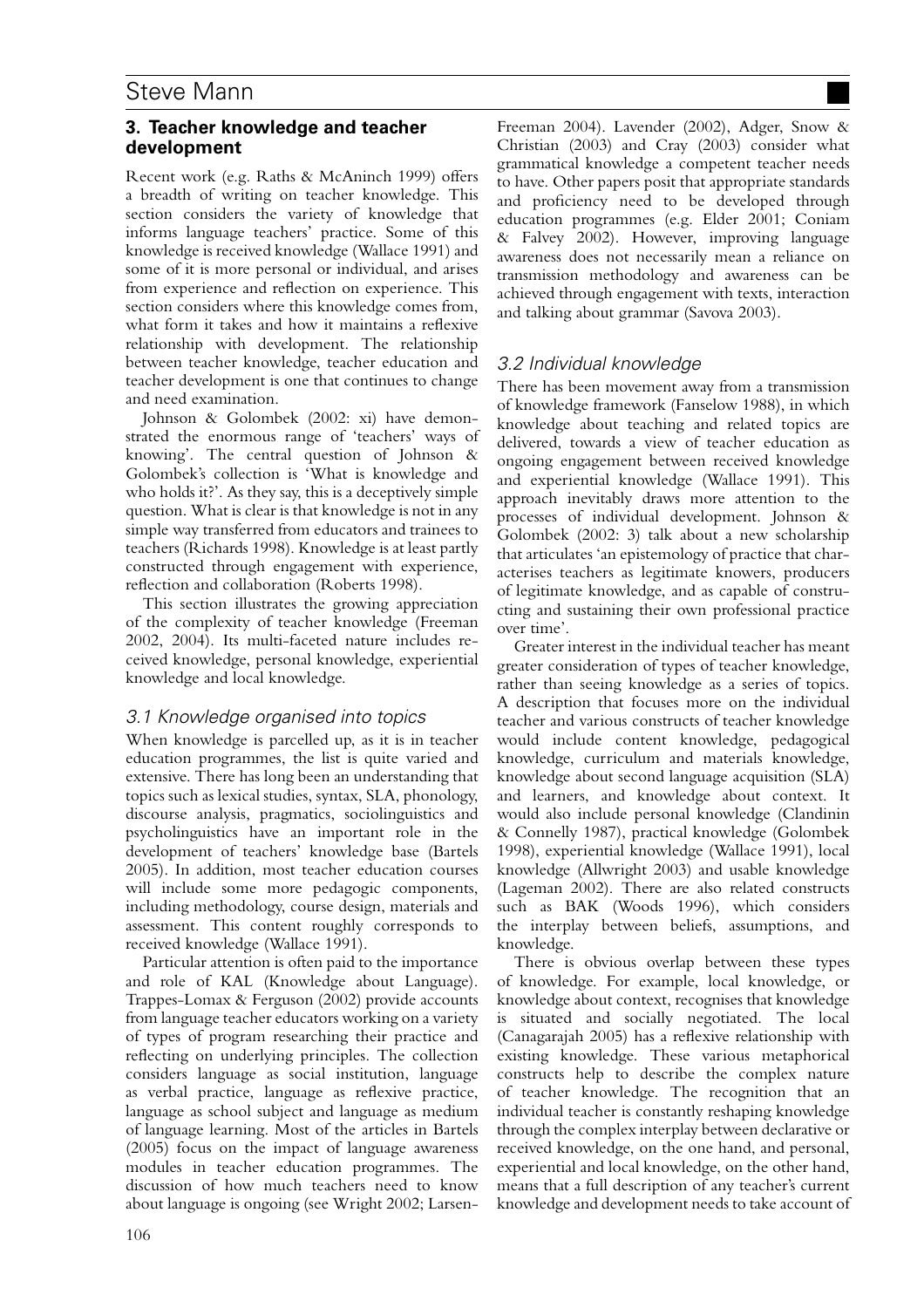## Language teacher's development

these constructs. New understanding 'emerges from a process of reshaping existing knowledge, beliefs, and practices' (Johnson & Golombek 2003: 2) and this process of constantly reshaping knowledge takes place in the cognitive space between external knowledge (received knowledge and declarative knowledge), the teaching context (local and situated knowledge) and the individual (personal, practical and usable knowledge).

## 3.3 Situated knowledge developing over time

The recognition that knowledge is complex and not in any simple or causal way transferred from experts to novices means that there has been interest in how this knowledge is constructed and developed over years of professional practice. McMeniman et al. (2003) detail how teachers draw contextually relevant information from their existing knowledge base. This knowledge base changes over time, through the process of teaching and reacting to local influences (Freeman & Johnson 1998). Accounts are needed of how such professional competence does develop. Turner-Bisset (2001) and Tsui (2003) consider the development of language teaching expertise over a period of time and Tsui uses case studies to highlight ways in which different forms of knowledge contribute to growing proficiency. Freeman & Hawkins (2004: 1) argue that we need to move from 'focusing exclusively on what happens in the classroom' to 'focusing on teacher's work as it evolves'. Larsen-Freeman (2004: 71) feels that teacher educators need to 'do a better job of not only researching teachers' knowledge bases, but also of helping teachers develop their own situated relationship to disciplines which might expand or contribute to this knowledge base'.

Over time, a teacher develops a sense of plausibility or congruence. Prabhu's (1990: 172) influential concept of 'plausibility' puts priority on the development of a teacher's individual understanding of the teaching they do and 'includes local forms of knowledge about language and teaching'. Barduhn (2002) draws on the Rogerian concept of 'congruence', which works in a similar way. As teachers, we need to feel comfortable with what we do in the classroom. It has to be 'real' for us.

## 3.4 Investigating the knowledge base

The last few years have seen increased interest in evaluating the effectiveness of teacher education processes and 'how teachers and student teachers interpreted and gave meaning to the preservice and inservice development programs they experienced' (Zeichner 1999: 5). This article has already featured in Bartels (2005) edited collection, which is perhaps the most comprehensive and concerted effort from teacher educators to further their own professional development through empirical research into the

knowledge base and processes of teacher education. This collection builds on earlier studies which investigate the effectiveness of teacher education programmes through reflective studies and action research (Bailey et al. 1998; Bartels 2002; Irujo 2000; Johnston 2000).

Wharton (2003) looks at the relationship between assessment criteria and the development of language teachers' research writing and knowledge. Other notable efforts to describe and support teacher knowledge include the Teacher Knowledge Project (2003). Lier (2002) reports on the remit of the Teacher Knowledge Project and its role in reflective professional development. The Teacher Knowledge Project examines links between reflective professional development, teachers' knowledge and practice, and students' learning. Freeman (2004) shows how teacher knowledge is built on the teacher's experience as a learner, experiences as a teacher, understanding of theory and research, ongoing reflection on learners and their learning processes, and soliciting and acting on information from students about their own learning.

There is a need for further research into how teachers develop and build knowledge bases, including the influences and sources of these bases. This will include the personal, contextual, pedagogical, linguistic, institutional, intercultural and interpersonal knowledge. Studies need to follow this development over a number of years.

## 3.5 Knowledge and teacher education

Does this shift from a transmission model of teacher education to a constructivist model (Roberts 1998) meet participants' expectations of teacher education programmes? There may still be tensions between a desire from students for 'hard information' and teacher educators' increasing reliance on, and belief in, the constructivist power of 'collaborative small groups' (Bailey & Willet 2004: 15). Small group learning in teacher education has two core tensions. Students are positioned in new, often unfamiliar, collaborative roles and they may also feel deprived of the instructor's 'voice'. Students therefore need to be prepared adequately for this way of working, as they may have unclear expectations. Essentially, these difficulties with roles and expectations are very similar to language learners' reservations about cooperative learning. An element of 'loop input' (Woodward 1988) can help raise awareness of such issues. Through such parallel processes, it is possible for instructors to 'engage with issues that are similar to the ones our students are going to be dealing with in their own classes' (Bailey & Willet 2004: 23).

One of the main problems for on-campus programmes of teacher education is that teachers are separated from their teaching context. Possibilities for action research or reflective inquiry are therefore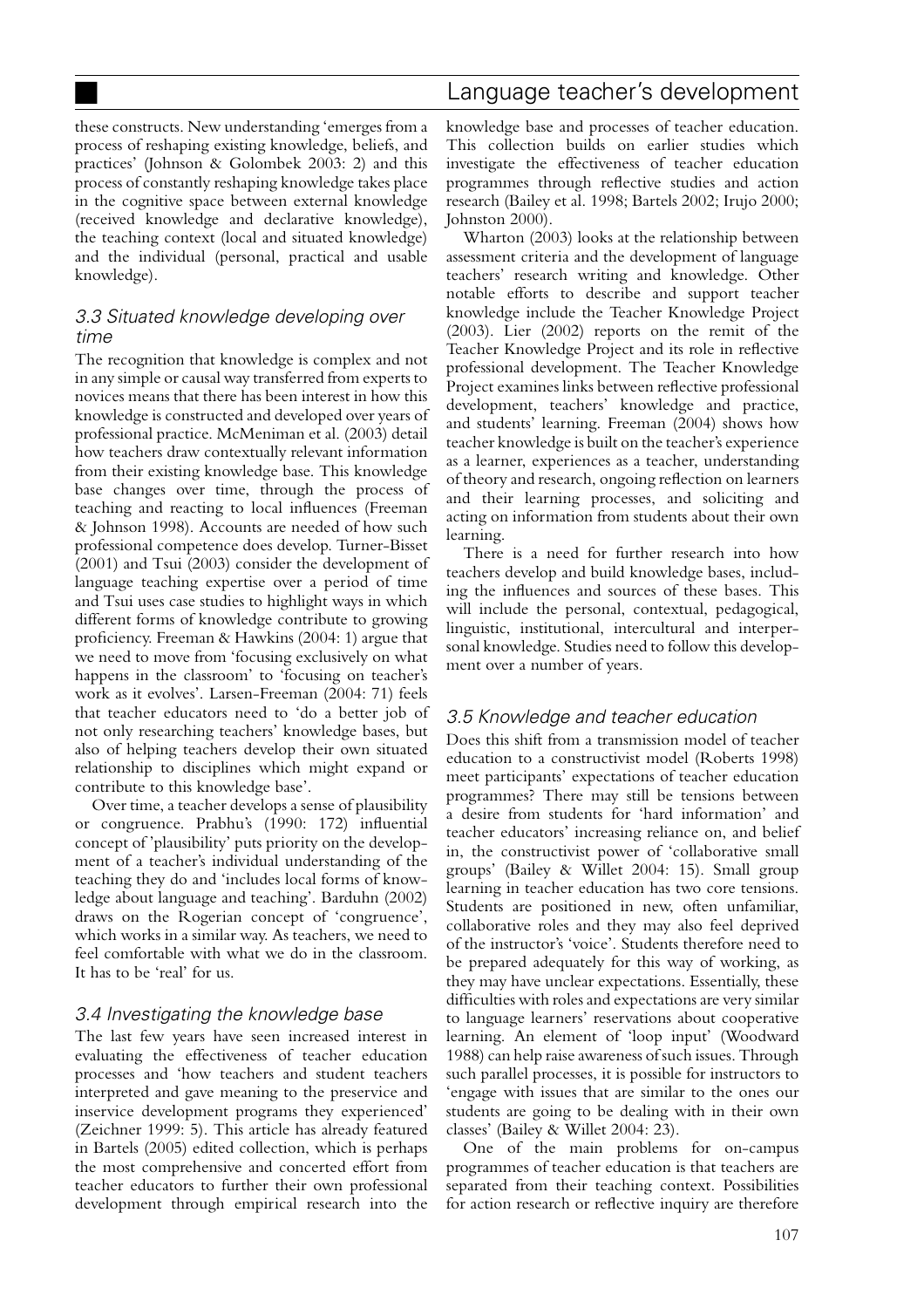limited or non-existent. Where a teacher is able to stay in their teaching context, enriched by reading, reflective teaching and action research, the experience usually leads to sustained development (Edge & Richards 1993; Edge 2001). Richards (2002) claims several advantages of such distance modes of teacher education. As well as lower costs (teachers can usually continue with their job and live at home), it is more likely that the teacher will have opportunities to theorise from practice. Evans (2000) offers evidence that distance-learning students tend to do better at assignments that their on-campus counterparts.

## **4. Reflection, research and development**

This section presents recent contributions in the area of reflection and research and considers their importance for language teacher development. It begins by drawing together current terms and discusses their relationship to change and development. It then outlines approaches related to the recall of events or critical incidents and presents thinking on the importance of stimulated recall through audio or video recording. The relationship between reflection and development will be also be explored in section 5 (collaboration).

This section is the closest in content to the Burns (2005) article on action research. However, this article does not set out to provide a thorough examination of the difference between various reflective practices and action research. Instead it takes the position that there is a continuum between, at one end, what Wallace (1991: 56) calls 'normal reflective practice of many teachers' or what 'caring teachers have always done' (Bailey 1997: 1) and, at the other end, the more structured and rigorous forms teacher research which include action research. The shorthand for this continuum would be REFLECTION and RESEARCH, where reflection is a pre-requisite of development and research is a desirable option for development.

Reflection is a process of inner dialogue and 'conversation with self' (Prawat 1991) and in this cognitive space the language teacher develops awareness of practice. Awareness is an outcome of a reflexive dialogue between knowledge and experience and can happen individually and collaboratively (Bolton 2002). The process of making explicit teachers' practice through reflection (Griffiths & Tann 1992) has been influential in shaping our current understanding of current classroom practice. As a profession, we are now in a position where Van Lier's (1988: 37) claim that 'our knowledge of what actually goes on in [language] classrooms is extremely limited' is no longer true.

For teachers who find it difficult to sustain a reflecting approach to practice, there are a number of ways in which this process can be encouraged, prompted, guided and structured. Recent guides to

reflective practice (Day et al. 2002; Parsons & Brown 2002) and particular models of reflective cycles have been put forward (e.g. the 'Experiential-Reflective Cycle' in the Teacher Knowledge Project 2003). There are similar accounts that use the term 'reflexive inquiry' (Cole & Knowles 2000) and there are examinations of the construct of 'critical reflection' (see Yost, Sentner & Forlenza-Bailey 2000) and 'structured reflection' (Borg 2003a).

A number of studies have demonstrated that more reflective teachers are better able to monitor, make real-time decisions and respond to the changing needs of learners than less reflective teachers (Yost et al. 2000; McMeniman et al. 2003). Furthermore, structured reflection has been used as a means of investigating teachers' beliefs, cognitive processes and decision-making practices (Borg 2003b).

#### 4.1 Reflection, exploration and evaluation

Roberts (1998) argues that learning and development through teaching is only possible through a process of reflection, self-monitoring and self-evaluation. He sees these processes as 'the only possible basis for long-term change' (Roberts 1998: 305). A process of exploration or investigation in the classroom is often a catalyst for self-evaluation, self-monitoring and reflection. James (2001) and Richards & Farrell (2005) provide a number of procedures for selfmonitoring and self-evaluation and suggest various forms of lesson reports, checklists and questionnaires. Ellett (2002) describes advances in implementation of a Web-based support for teacher evaluation and professional growth.

The process of exploration as a reflective tool has been contrasted with the 'research' agenda and problem-orientation of action research (Allwright 2005). As a form of reflexive inquiry, 'exploratory practice' is often presented as a less daunting proposition than research and one that uses 'familiar classroom activities, rather than 'academic' research techniques, as the investigative tools' (Allwright & Lenzuen 1997: 73). Allwright (1999) discusses the inter-relationships and differing contributions of 'reflective practice', 'exploratory practice' and 'action research' as models for language teacher development. Allwright (2003) provides an update on exploratory practice and there have been a number of other recent contributions that provide examples and descriptions of this way of working (Solder, Craft & Burgess 2000; K. A. Johnson 2002; Chuk 2003; Allwright 2005).

Such exploratory and reflective processes create opportunities for ongoing evaluation. Teacher educators have become more conscious that awareness of the role of ongoing, formative and illuminative evaluation needs to be part of programmes. Mann (2004) outlines how experienced teachers combine selfevaluation, peer-evaluation and learner-evaluation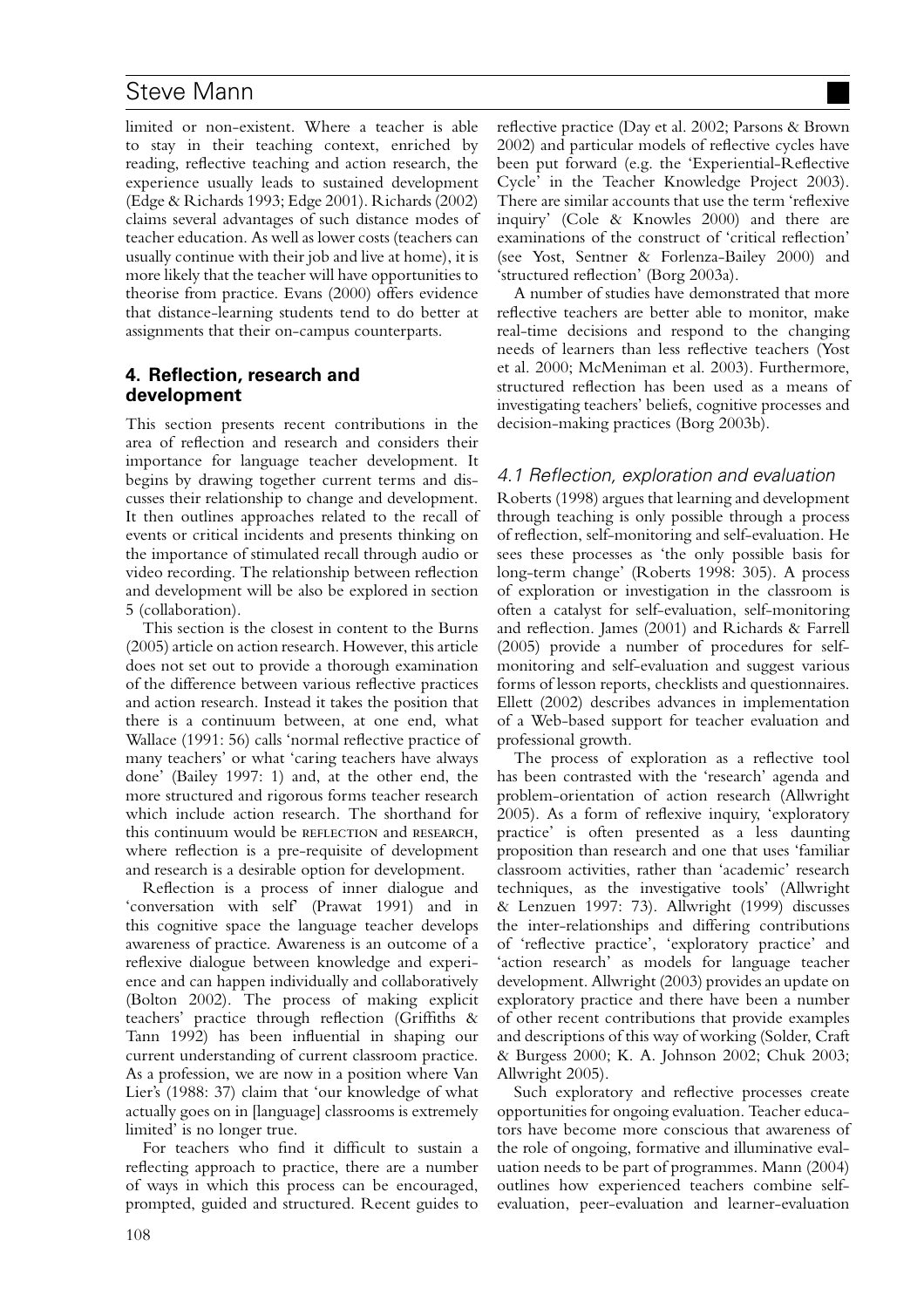## Language teacher's development

to provide multiple perspectives on classroom phenomena. Raths & Lyman (2003) argue that summative evaluation of student teachers by trainers creates a one-dimensional view of evaluation. Teacher trainees need guidance in taking on responsibility for selfevaluation and for considering other evaluative possibilities. The case for fostering a more on-going view of self-evaluation, as a necessary requirement for language teacher development, is made by Smith (2005). In particular, she recommends the use of self-evaluation questionnaires in order to provide insight into evaluative processes. Copland (2004) examines the relationship between planning and postlesson evaluation. Moore (2002) and Tucker et al. (2003) argue for the use of portfolios to challenge language teachers' reliance on summative evaluation. A number of studies (e.g. Holland & Adams 2002; Lee 2002) report on success, when a supervisory relationship is mitigated by an alternative formativeevaluation process.

#### 4.2 Change as development

Innovation and change is a necessary part of teacher development (Bailey 1992; Willis & Willis 1996). Haskins (2002) sees the new and the 'fresh' as helping to maintain interest in classroom teaching. Allwright (2005) argues that the classroom is a site that provides opportunities for experimentation, exploration and change for both teachers and learners. Guskey (2002) explores the relationship between professional development and teacher change, and presents a model where significant change in teachers' attitudes and beliefs occurs primarily after improvements in student learning become evident. Prabhu (2003) argues that some element of change is developmental and linked to a teacher's developing a sense of 'plausibility'. If the teacher becomes over-routinised, there is increasing detachment and plausibility is not engaged (see also McKenna 2002). Plausibility is engaged through change, reflection on experience of teaching, and through interaction with other teachers' versions of plausibility.

Wu (2002) and Tomlinson (2003) argue that changes in course design and materials are developmental. However, despite many claimed advantages, change and development can be a difficult process. Clarke (2003) details the many pressures, constraints and difficulties that need to be overcome, and provides a systems perspective for changing, developing and learning. He also provides suggestions for aligning thought and action in teaching.

## 4.3 Reflecting on changes and classroom events

An integral part of structured reflection is the recall of particular changes or events in the language classroom. Richards (2004) provides a three-part model that suggests specific reflective strategies

on particular pedagogic events. He distinguishes between the event itself, the recollection of the event, and the review and response to the event. Recollection of the event is enhanced by some form of stimulated recall which is a procedure for making visible what is invisible and can bring to the surface some of the values and beliefs underpinning a teacher's classroom practice. A related kind of recall is termed 'critical incident analysis' (Tripp 1993) and focuses on 'commonplace events that are critical in the sense that they reveal underlying beliefs or motives' (Richards & Farrell 2005: 114).

The recall of events, incidents or moments in classroom teaching is a powerful development tool. Tardy & Snyder (2004) draw on the work of Csikszentmihaly (1991) to detail moments of 'flow', where teachers experience a heightening of mental state. Tardy & Snyder argue that recall of these moments can motivate teachers through providing insight into practices, beliefs and values. The authors also argue that the concept of 'flow' can be usefully incorporated into teacher development programmes. Szesztay (2004) investigates the way teachers understand and describe how they know, reflect, and act in the midst of teaching. This kind of reflection-in-action gives us a clearer picture of what can trigger reflection and how this relates to on-the-spot decision making.

There are a number of contributions which detail the role of audio and video recall (e.g. Wallace 1981; Cullen 1991; Laycock & Bunnag 1991; Bailey et al. 2001). Richards & Farrell (2005) argue that a process of audio-taping and video-taping is a key part of self-monitoring and self-reflection. As well as procedures and checklists, they provide a series of questions (2005: 42–47) that can help structure a self-monitoring process. Richards (2003: 174–230) provides a more detailed guide how to prepare for audio and video-taping.

McMeniman et al. (2003) report on the use of video recall to investigate the relationship between teachers' knowledge bases, reflection and changes in practice. Van den Berg et al. (2003) present an account of the innovative role video recordings can play in a hypermedia-learning environment, where teachers reflect on featured events from more experienced colleagues' classes. They also consider the role of hypermedia environments in creating opportunities for theorising from practice from 'video-as-data' (Johnson 1992). Ebsworth et al. (2004) consider the role of videotaping in a teacher education context to create an experiential learning environment.

## 4.4 Reflective writing

Keeping a journal (Appel 1995) or a diary (Richards 1992) is a productive form of reflection, introspection and self-evaluation. As well as the more usual print or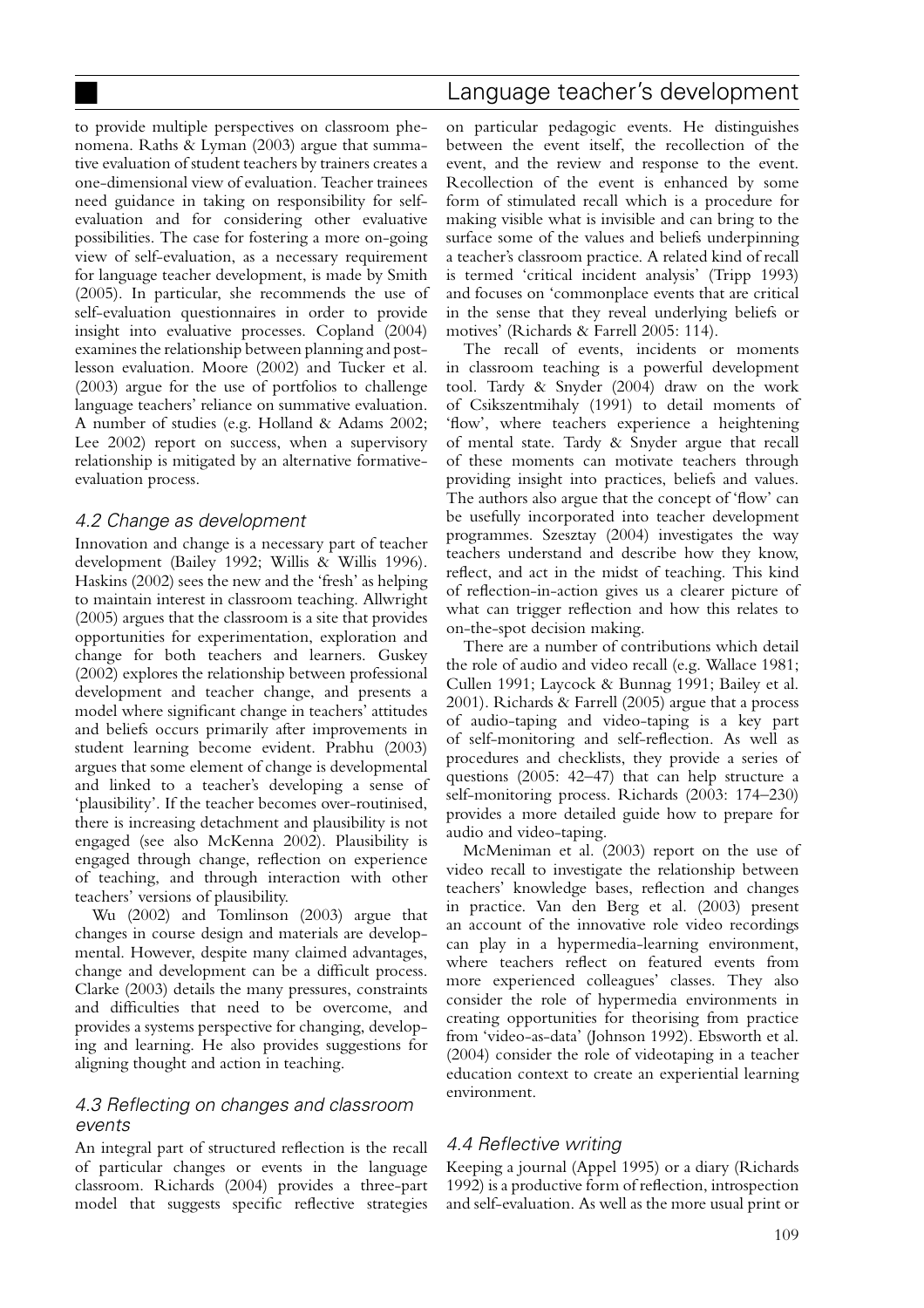handwritten versions, there has been recent interest in the role of 'blogs' or 'weblogs' (Winer 2002; Siemens 2004). Keeping on-line journals (Towndrow 2004) allows more opportunities for interaction and collaboration. Richards & Farrell (2005: 68–84) offer a useful overview of the value of keeping a journal that can include notes, descriptions, reflection and evaluation. A similar guide is provided by Bailey et al. (2001). Journaling can be a useful tool at the early stages of a teaching career (Santana-Williams 2001) and can also be a useful way to give an experienced teacher a new investigative focus (Allwright 2003). MacLeod & Cowieson (2001) present a study using autobiographical writing as a tool for professional growth and change (see also Shin 2003).

Another related form of reflective writing is narrative inquiry (Johnson & Golombek 2002) or story telling (Hazelrigg 2005). Narrative inquiry can involve both written and spoken processes (Harrington 1994; Olson 1995; Golombek 1998). Chamberlin (2002) provides an account of how professional identity is constructed through narrative inquiry and Golombek & Johnson (2004) demonstrate how narrative inquiry creates a mediational space where emotional and cognitive dissonance can be explored. Cowie (2001; 2003) sees narrative inquiry as a valuable tool for exploring the full range of emotional responses to teaching and colleagues. McCabe (2002) and Maley (2004) have used narrative analysis as a reflective tool.

## 4.5 Research

The concept of the 'reflective practitioner' is less problematic than 'teacher as researcher'. It has long been acknowledged that the division between research and practice is a divisive one (Clarke 1994; Freeman 1996). It is also true that a great deal of the practitioner inquiry and action research detailed in Burns (2005) has gone some way to bridging the gap. The Teachers Develop Teachers Research (TDTR) series of conferences is a good example of an ongoing vehicle for showcasing teacher research projects that has lead to reflection and teacher development (see Edge & Richards 1993; Field et al. 1997; Head 1998; De Decker & Vanderheiden 1999). TDTR 6 (Santiago 2005) is the latest of this series.

Despite the above, problems remain and Borg (2003a) highlights teachers' difficulties with engaging with TESOL Research. The arguments about what constitutes legitimate research continue and these produce very different views (e.g. Jarvis 2001 and Borg's 2002 response). Partly as a recognition that large scale quantitative studies are only possible for 'outsiders', there has been a shift towards smaller scale qualitative studies. Qualitative research offers particular advantages in presenting case studies and researching particular contexts (see Richards 2003). Bailey et al. (2001) and Richards & Farrell (2005:

126–142) provide a discussion of the purpose and benefits of case analysis and suggest procedures for implementation. Allen (2000) argues that conducting an ethnographic interview is helpful in its own right as a strategy in foreign language teacher development. Conducting an interview facilitates the development of understanding and awareness. Richards (2003) provides a comprehensive resource for using qualitative research to further local situated development and understanding. Seedhouse (2004) provides a conversation-analytic model of L2 classroom interaction and a practical methodology for its analysis.

## **5. Collaborative and cooperative development**

Roberts (1998) sees one of the main aims of teacher development as an increased awareness and that this is often made possible through collaboration. This section considers recent contributions that concern the facilitative nature of collaborative and co-operative relationships. If section 3 concentrated on the 'what' of development (knowledge and awareness) and section 4 provided a 'how' (forms of reflective practice), then this section is concerned with 'who' can be involved in a process of reflective development. We said earlier that for Prabhu (2003) a teacher's sense of plausibility is developed though ongoing engagement with the experience of teaching and also through interaction with other teachers' versions of plausibility. This section presents different kinds of collaborative relationship in which such interaction is possible.

It is desirable to collaborate in teaching, through reflection and talk, and through research. Burns (2005) has already highlighted several studies that detail or consider collaborative research. One useful introduction to collaborative research, which is not included in Burns, would be Beaumont & O'Brien (2000). This book provides strong support for the view that collaborative research can cut across boundaries of 'second language', 'foreign language' and 'modern language' which Beaumont & O'Brien see as divisive.

Aside from collaborative research, this section concentrates on other collaborative processes: teamteaching, peer observation, peer coaching, support groups and development discourses. One major theme to be considered will be how differences in status or role are managed in these processes.

## 5.1 Collaboration in the classroom

Team teaching is one of the most common collaborative partnerships (Shimaoka & Yashiro 1990; Smith 1994; Wada & Brumby 1994; Cranmer 1999). However, there are often difficulties in terms of roles, expectations and attitudes to planning. Benoit &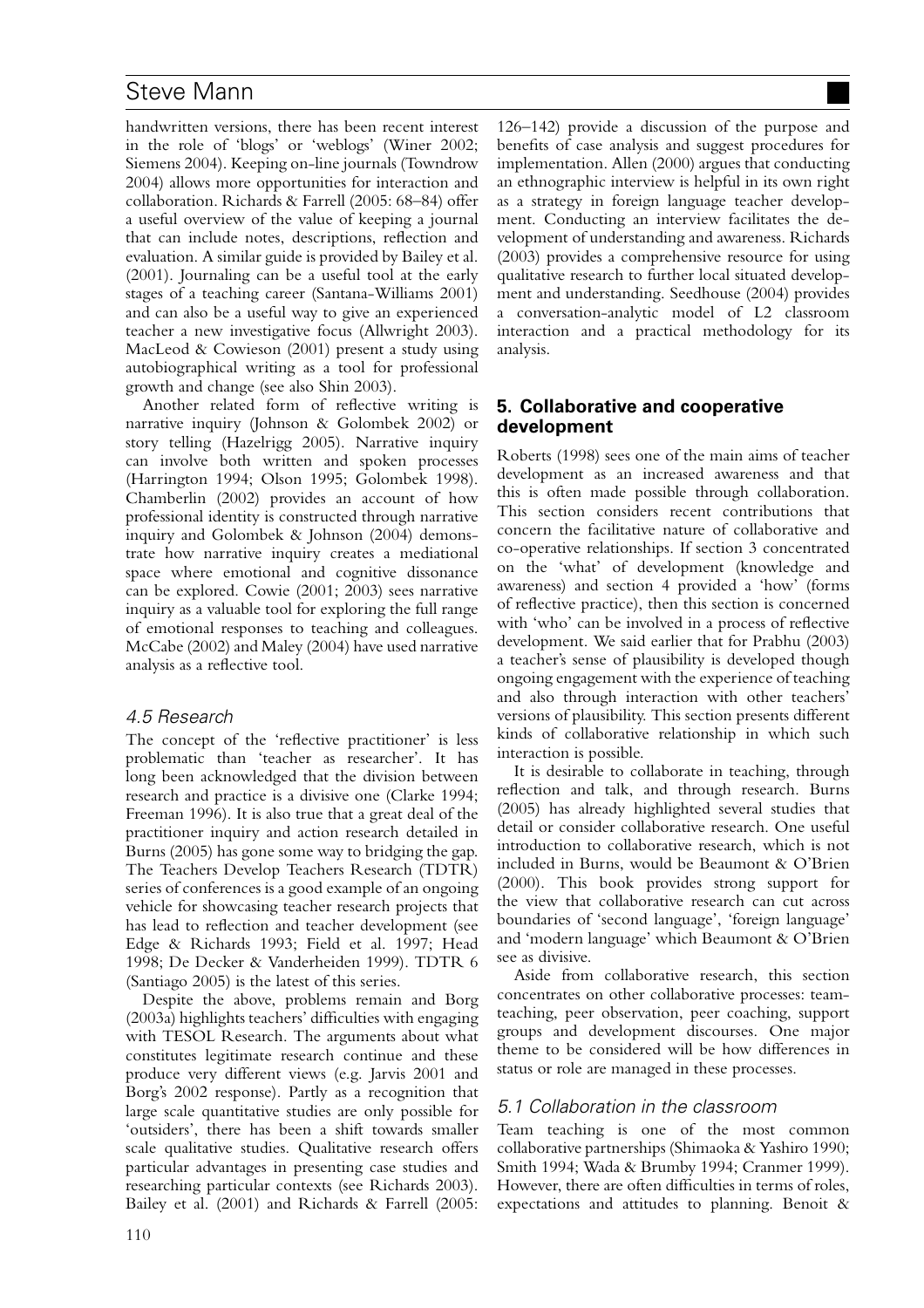## Language teacher's development

Haugh (2001) discuss the dominant form of team teaching that involves one 'native speaker' teacher of the target language and one 'non-native' local teacher. Harker & Koutsantoni (2004) present a successful model for team teaching in such contexts and Johnston & Madejski (2004) include steps for planning team-teaching lessons in a collaborative way. Bailey et al. (2001) provide useful teamteaching material, including a questionnaire (2001: 186) designed to facilitate discussion about team teaching.

An increase in team teaching and co-teaching has led to increasing recognition that classrooms are not the 'one teacher' spaces that applied linguistics literature often assumes (Creese 2001). This has implications for teacher development, particularly in bilingual settings, where there may be two teachers with different responsibilities. In mainstream education in the UK, there is greater provision for teaching assistants and language teachers who increasingly work in teams (Creese 2002). Sometimes they have competing agendas (Arkoudis 2003), and establishing a working relationship may be difficult. Creese (2005) provides a full account of collaborative talk between these teachers and learners but more research needs to be undertaken to consider how such collaboration is managed and developed by participants in multilingual classrooms.

Another common difficulty is establishing development opportunities when the collaborative relationship is a supervisory one (Acheson & Gall 2003). Malderez & Bodoczky (1999) remains the most informative guide for the more experienced practitioner working in such an asymmetrical relationship. Despite differences in role, the supervisor or mentor may deliberately construct a discourse to create an interactional space where self-development is more likely (Basile & Olson 2003; Atay 2004; Kurtoglu-Hooton 2004). The term 'coaching' offers both symmetrical and asymmetrical possibilities (Costa & Garmston 2002). Richards & Farrell (2005: 143–158) include a useful chapter on peer coaching.

Symmetrical (peer) relationships do not always guarantee success and there has long been a tradition of working to overcome the negative connotations of peer observation (e.g. Freeman 1982). A number of contributions have outlined good practice (see Day 1990; Good & Brophy 1987; Pennington & Young 1989). Cosh (1999, 2004) outlines a reflective model which encourages 'active teacher development' (see also Threadgold & Piai 2000). Recent work has involved detailing immediate practical benefits for individual teachers and more medium-term benefits to the institution as a whole (see Richards & Farrell 2005: 85–97). We now have a number of clear statements as to the purpose and scope of observation. One strong theme is that observation is most effective when goals are chosen by the observe.

#### 5.2 Collaboration outside the classroom

'Focus groups' create opportunities for sustained concentration and discussion. Beaumont & O'Brien (2000) and Gibson (2002) provide examples and suggestions, and consider ways to move talk from complaints and chat to focused discussion. Such development groups can focus on teaching, materials and course design. Freeman & Hawkins (2004) highlight 'book talk' (Florio-Ruane 2001), where books and articles are used as a catalyst for professional conversations. Mahoney (2005) discusses the advantages of regular meetings to discuss articles.

What is central about such groups is that understandings are constructed through talk. It is not a matter of simply sharing and transferring information, rather than arguments, understandings, clarifications, and interpretations are constructed though spontaneous conversation with other professionals (see Willet & Miller 2004). Hawkins & Irujo (2004) feature a collection of collaborative peer conversations that are underpinned by non-evaluative discourse. There are clearly a number of possibilities for collaborative groups but a shared understanding of appropriate discourse underpins such group work. Some relationships may have an element of debate and evaluation. Farrell (2001) uses the term 'critical friendships' and offers advice on how colleagues can develop critical friendships. He provides advice about building ground rules at an early stage of the critical friendship. Defining the roles of the participants, deciding time frames, and discussing the teacher's readiness for reflection are all felt to be helpful.

The potential and uses of dialogic rather than debate discourse have been well covered (Yankelovich 1999; Anderson, Baxter & Cissna 2004). Tannen's (1998) work presented evidence that the privileging of debate over dialogue is limiting. Tannen called for experimentation with new forms of communication. Pearce (2002) and Barnett Pearce & Pearce (2004) demonstrate the value of engaging in a process of dialogic communication. Edge (2002a) provides an update on 'cooperative development' (Edge 1992) and shows how a set of agreed discourse moves can facilitate reflection and development in pair or small group work. The discourse moves encourage movement through exploration, articulation to discovery and action. Bartrick (2002) reports on developing a cooperative development relationship through posted audio cassettes. Oprandy (2002) provides a counselling–learning perspective on a listening–understanding support process.

Interest in non-judgemental collaborative inquiry (Sotto 2001) has included description of some of the challenges of developing a non-judgemental discourse over time (Mann 2002b). Boon (2003) considers the reflexive relationship between awareness and action by documenting how an 'Understander' helped him to make progress in two areas of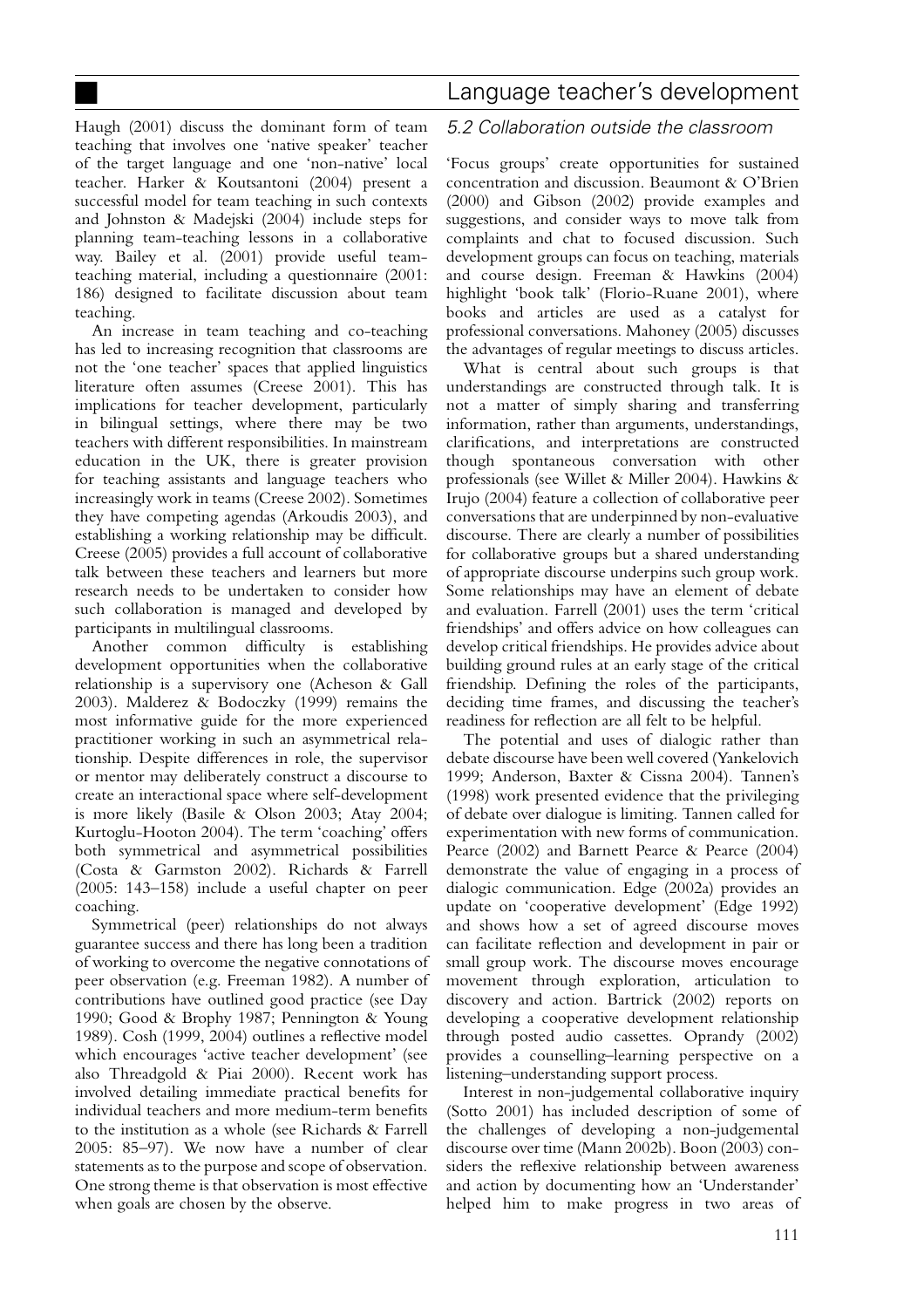his teaching: improving boardwork and presenting language in class. Mann (2002a) illustrates how nonjudgemental dialogue has the potential to open up more space for idea development through various forms of reflective discourse moves.

There may also be a link between the promoting of cooperative styles of learning in the classroom (see Jacobs, Power & Loh 2002) and knock-on effects on teacher relationships. Abdullah & Jacobs (2004) demonstrate how cooperative effort with language learners can increase the likelihood of cooperative efforts and mentality between teachers.

## 5.3 Beyond the school

The importance of the development of an individual sense of plausibility needs to be balanced against the need for teachers to 'share in the community' (Graves 2004). As well as useful contributions on the establishment of focus groups and learning communities in schools (Roberts & Pruitt 2003), there have been a number of papers that document the increasing use of CMC (computer mediated communication) for collaborative teacher development across distance. Cowie (2002) presents details of CMC peer support though use of email. The Internet provides both synchronous and asynchronous possibilities for reflection, exploration, and articulation. There is a greater appreciation of the ways in which distance communities of practice are different from face-to-face alternatives (Royal 2002).

Boon (2005) explores the role of the Internet in establishing communities of practice. The building and sustaining of on-line communities has made a major contribution to providing possibilities for language teachers to connect with other language teachers. In teacher education programmes too, CMC has been used to initiate cross-cultural email correspondence between student teachers. This can be a viable way to foster reflectivity, and Liaw (2003) suggests that such communication should be incorporated into EFL teacher education courses. Specific steps and stages in the cultivation of 'communities of practice' have been clarified (Wenger 1998; Wenger, McDermott & Snyder 2002) and there have been a number of descriptions which have improved our understanding of how such learning communities are best set up (Lieberman 2000; Bowes 2002; Edelstein & Edwards 2002) and how reflection can be encouraged 'on-line' (Seale & Cann 2000).

Beyond the smaller-scale support groups and communities of practice, it is important to recognise the role of national organisations and special interest groups (SIGs) in the professional development of language teachers. There is not space for a full discussion of the roles of national organisations but Bailey (2002) and Nakamura & Nakamura (2002) provide a good overview of the role of such groups in promoting CPD. It is worth looking at Internet links available from IATEFL Teacher Development SIG, ACTFL Teacher Development SIG, NABE Professional Development SIG, Association of Language Learning (ALL) and TESOL's Teacher Education Interest Section. Bolitho (2003) reviews the impetus that organisations have played in the formation of local support groups and he claims that this has led to a bottom–up identification of development priorities rather than having them imposed by those in authority.

## **6. Summary and conclusions**

This article has considered the relationship between teacher development, different forms of knowledge, the process of reflection, and collaborative and cooperative development. There have been strong arguments made that sustaining teacher development is both important for the individual teacher and for the school or organisation (Barduhn 2002). There is also a strong sense that an ongoing sense of confidence and plausibility (Prabhu 2003) is dependent on engagement with reflection on changes in practice. Such engagement creates the conditions for finding a secure footing and confidence (Clarke 2003).

There are varied and well-documented tools and activities that have the potential to shape and sustain individual development. Several resources, in particular Bailey et al. (2001) and Richards & Farrell (2005), provide valuable guidance for the language teacher who wants to further their own development. Sustained teacher development may renew commitment and interest in teaching and thereby help to prevent burnout (Maslach 1982).

There is an important interplay between language teacher education policy, reform and responses in teacher development in particular contexts (Claire & Adger 2000). Particularly in South-East Asia, government policy is encouraging greater numbers of English learners and therefore the number of teachers is increasing fast. Training is often limited (Lee 2002) and there are growing calls for reforms that include greater support for language teacher development (Hare & Thomas 2002; Hu 2002; Ishida 2002). The importance of teacher development beyond teacher education is becoming a priority (Lin & Xun 2001).

Greater appreciation that all teaching is local (Canagarajah 2005) means that there has been movement away from any sense of 'one-size-fits-all' development and a greater appreciation of the context in which teacher education efforts are situated (Lewis 2000). Training and education programmes need to introduce teachers to the range of development tools and processes available in order to encourage engagement and commitment. Bottom–up teacher development is not only crucial to individual language teaching development but for the teaching profession as a whole.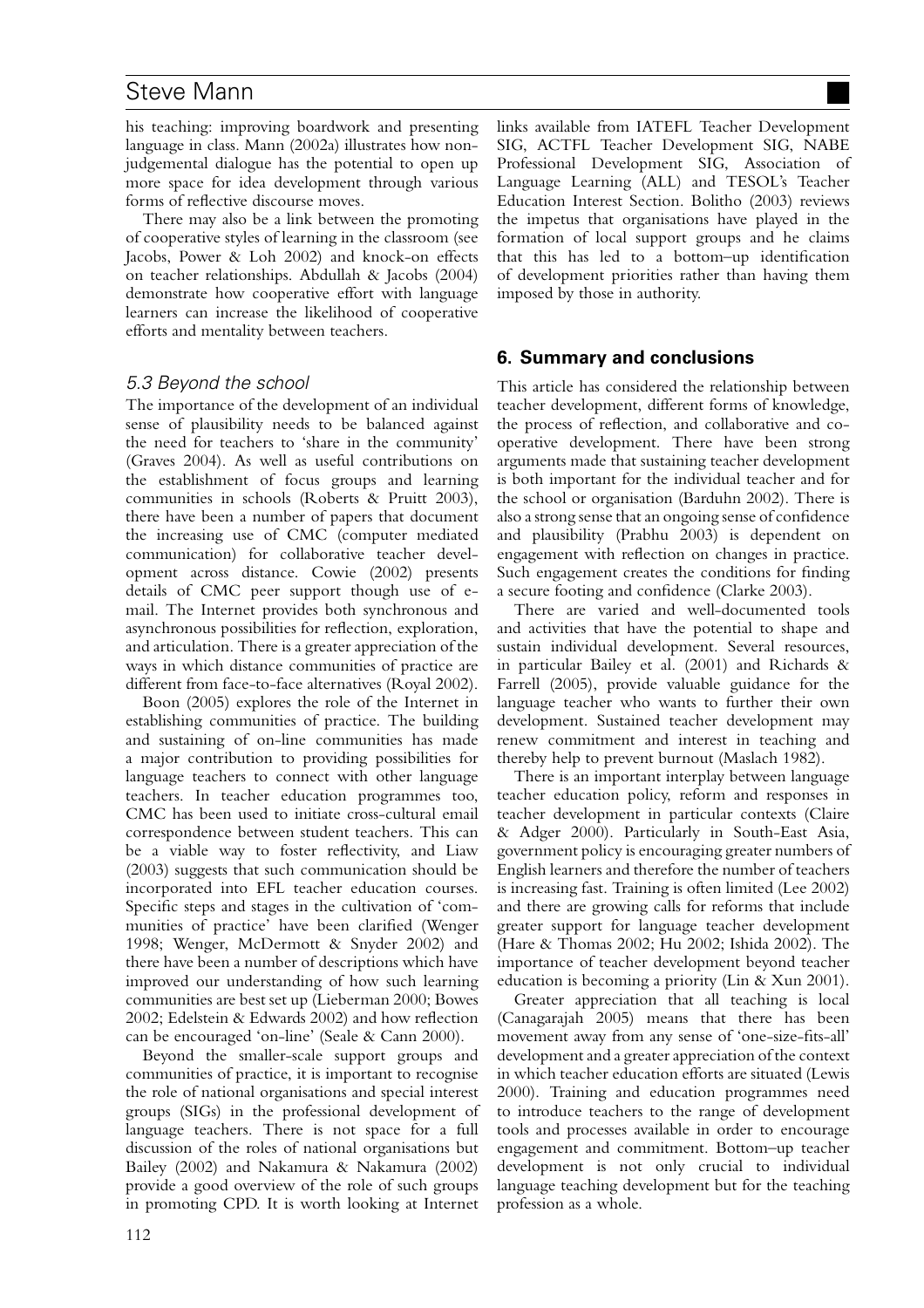#### **References**

- Abdullah, M. & G. Jacobs (2004). Promoting cooperative learning at primary school. *TESOL-EJ* 7.4. *<*http:// www-writing.berkeley.edu/tesl-ej/ej28/a1.html*>* checked 25 July 2005.
- Acheson, K. & M. Gall (2003). *Clinical supervision and teacher development: preservice and inservice applications*. Danvers, MA: John Wiley & Sons, Inc.
- Adger, C., C. Snow & D. Christian (2003). *What teachers need to know about language*. McHenry, IL: Delta Systems & Washington, DC: Centre for Applied Linguistics.
- Allen, L. Q. (2000). Culture and the ethnographic interview in foreign language teacher development. *Foreign Language Annals* 33.2, 51–57.
- Allwright, D. (1992). Exploratory teaching: bringing research and pedagogy together in the language classroom. *Revue de Phonetique Appliquee* 103, 101–117.
- Allwright, D. (1999). Three major processes of teacher development and the appropriate design criteria for developing and using them. Presented at the Conference on *Teacher Education*, Minneapolis, University of Minnesota. *<*http://www.carla.umn.edu/conferences/past/LTE1999/ allwright.html*>* checked 24 July 2005.
- Allwright, D. (2003). A brief guide to exploratory practice. *Language Teaching Research* 72, 109–112.
- Allwright, D. (2005). From teaching points to learning opportunities and beyond. *TESOL Quarterly* 39.1, 9–31.
- Allwright, D. & K. M. Bailey (1991). *Focus on the language classroom: an introduction to classroom research for language teachers*. New York: Cambridge University Press.
- Allwright, D. & R. Lenzuen (1997). Exploratory practice: work at the Cultura Inglesa, Rio de Janeiro, Brazil. *Language Teaching Research* 1.1, 73–79.
- Anderson, R., L. A. Baxter & K. N. Cissna (eds.) (2004). *Dialogue: theorizing difference in communication studies*. Thousand Oaks, CA: Sage.
- Angelova, M. (2005). Using Bulgarian mini-lessons in an SLA course to improve the KAL of American ESL teachers. In Bartels (ed.), 27–42.
- Appel, J. (1995). *Diary of a language teacher*. Oxford: Heinemann.
- Arkoudis, S. (2003). Teaching English as a second language in science classes: incommensurate epistemologies. *Language and Education* 17.3, 161–173.
- Atay, D. (2004). Collaborative dialogue with student teachers as a follow-up to teacher in-service education and training. *Language Teaching Research* 82, 143–162.
- Attardo, S. & S. Brown (2005). What's the use of linguistics? Pre-service English teachers' beliefs towards language use and variation. In Bartels (ed.), 91–102.
- Bailey, F. & J. Willet (2004). Collaborative groups in teacher education. In Hawkins & Irujo (eds.), 15–32.
- Bailey, F., M. Hawkins, S. Irujo, D. Larsen-Freeman, E. Rintell & J. Willett (1998). Language teacher educators' collaborative conversations. *TESOL Quarterly* 32, 536–546.
- Bailey, K. (1992). The processes of innovation in language teacher development: what, why and how teachers change. In Flowerdew et al. (eds.), 253–282.
- Bailey, K. (1997). Reflective teaching: situating our stories. *Asian Journal of English Language Teaching* 7, 1–19.
- Bailey, K. (2002). What I learned from being TESOL president. In Edge (ed.) (2002b), 32–39.
- Bailey, K., A. Curtis & D. Nunan (2001). *Pursuing professional development: the self as source*. Boston, MA: Heinle & Heinle.
- Barduhn, S. (2002). Why develop? It's easier not to. In Edge (ed.) (2002b), 10–13.
- Barnett Pearce, W. & K. Pearce (2004). Taking a communication perspective on dialogue. In Anderson et al. (eds.), 39–56.
- Bartels, N. (2002). Professional preparation and action research: only for language teachers? *TESOL Quarterly* 36.1, 71–79.
- Bartels, N. (ed.) (2005). *Applied linguistics and language teacher education*. New York: Springer.
- Bartrick, J. (2002). CD by cassette. In Edge (ed.) (2002a), 230–236.
- Basile, C. & F. Olson (2003). Problem-based learning: reflective coaching for teacher educators. *Reflective Practice* 4.3, 291–302.
- Beaumont, M. & T. O'Brien (2000). *Collaborative research in second language education*. Stoke-on-Trent: Trentham Books.
- Benoit, R. & B. Haugh (2001). Team teaching tips for foreign language teachers. *The Internet TESL Journal* 10, 2–4. *<*http://iteslj.org/Techniques/Benoit-TeamTeaching.html*>* checked 24 July 2005.
- Bernhardt, E. & J. Hammadou (1987). A decade of research in foreign language teacher education. *The Modern Language Journal* 71, 291–299.
- Bolitho, R. (2003). Training and applied linguistics. *The Language Teacher* 23, 4–7.
- Bolton, G. (2002). *Reflective practice, writing and professional development*. London: Paul Chapman.
- Boon, A. (2003). On the road to teacher development: awareness, discovery and action. *The Language Teacher* 27, 3–7.
- Boon, A. (2005). Is there anybody out there? *Essential Teacher* 2.2, 38–41.
- Borg, S. (2002). Research in the lives of TESOL professionals. *TESOL Matters* 13.1, 1–5.
- Borg, S. (2003a). Teachers' involvement in TESOL Research. *TESOL Matters* 13.3, 1–5.
- Borg, S. (2003b). Teacher cognition in language teaching: a review of research on what language teachers think, know, believe, and do. *Language Teaching* 36.2, 81–109.
- Bowen, T. (2004). Continuous professional development. *The Onestop Magazine*. *<*http://www.onestopenglish.com/ News/Magazine/Archive/continuous.htm*>* checked 25 July 2005.
- Bowes, J. (2002). Building online communities for professional networks. Presented at the Global Summit of Online Knowledge Networks, Adelaide, Australia, March 2002 *<*http://www.educationau.edu.au/ globalsummit/papers/jbowes.htm*>* checked 25 July 2005.
- Breen, M. P. & A. Littlejohn (eds.) (2000). *A process syllabus in a methodology course: experiences, beliefs, challenges*. Cambridge: Cambridge University Press.
- Brockett, R. G. & R. Hiemstra (1991). *Self-direction in adult learning: perspectives on theory, research, and practice*. New York: Routledge.
- Brumfit, C. (ed.) (1983). *Language teaching projects for the Third World* (ELT Documents 116). London: Pergamon Press & British Council.
- Burns, A. (2005). Action research: an evolving paradigm? *Language Teaching* 38.2, 57–74.
- Buzzelli, C. & B. Johnston (2002). *The moral dimensions of teaching: language, power, and culture in classroom interaction*. New York: Routledge.
- Canagarajah, S. (ed.) (2005). *Reclaiming the local in language policy and practice*. Mahwah, NJ: Lawrence Erlbaum.
- Chamberlin, C. (2002). 'It's not brain surgery': construction of professional identity through personal narrative. *Education and Human Development Journal. <*http://www.und. nodak.edu/dept/ehd/journal/Summer2002/Chamberlin. html*>* checked 25 July 2005.
- Cheng, L. & H. Wang (2004). Understanding professional challenges faced by Chinese teachers of English. *TESL-EJ* 7.4. *<*http://www-writing.berkeley.edu/teslej/ej28/a2.html*>* checked 25 July 2005.

## Language teacher's development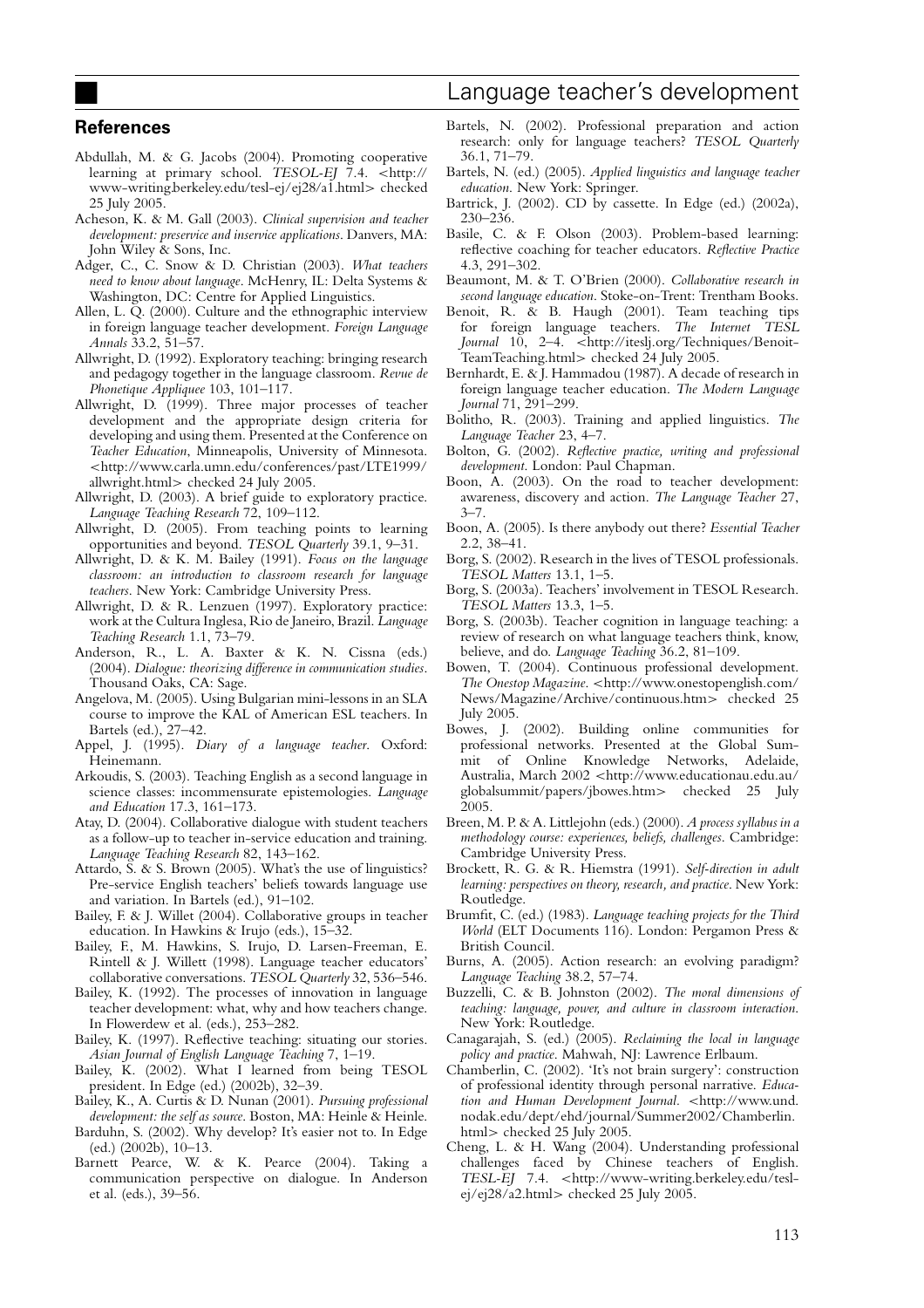- Chuk, J. Y. P. (2003). Promoting learner autonomy in the EFL classroom: the Exploratory Practice way. In *Proceedings of the Inaugural Independent Learning Association Conference 2003* (University of Melbourne, 13–14 September). http://www. independentlearning.org/ila03/ila03 chuk.pdf*>* checked 25 July 2005.
- Claire, N. & C. T. Adger (2000). Sustainable strategies for professional development in education reform. In K. E. Johnson (ed.), 29–49.
- Clandinin, D. J. & F. M. Connelly (1987). Teachers' personal knowledge: what counts as 'personal' in studies of the personal. *Journal of Curriculum Studies* 19, 487–500.
- Clarke, M. A. (1982). On bandwagons, tyranny, and common sense. *TESOL Quarterly* 16.4, 437–448.
- Clarke, M. A. (1994). The dysfunctions of the theory–practice discourse. *TESOL Quarterly* 28.1, 9–26.
- Clarke, M. A. (2003). A place to stand: essays for educators in troubled times. Ann Arbor, MI: University of Michigan Press.
- Cole, A. & P. Knowles (2000). *Researching teaching: exploring teacher development through reflexive inquiry*. Toronto: Allyn & Bacon.
- Coniam, D. & P. Falvey (2002). Selecting models and setting standards for teachers of English in Hong Kong. *Journal of Asian Pacific Communication* 12.1, 13–38.
- Copland, F. (2004). Planning for successful teaching and learning. In Harnisch & Swanton (eds.), 35–53.
- Cosh, J. (2004). Watching me watching you a reflective approach to peer observation. *The Newsletter of the IATEFL Research SIG* 14, 8–13.
- Cosh, J. (1999). Peer observation: a reflective model. *ELT Journal* 53.1, 22–27.
- Costa, A. & R. Garmston (2002). *Cognitive coaching*. Norwood, MA: Christopher-Gordon.
- Cowie, N. (2001). Tell me about your life: narratives of English language teacher development. In Mackenzie & McCafferty (eds.), 233–236.
- Cowie, N. (2002). CD by e-mail. In Edge (ed.) (2002a), 225–229.
- Cowie, N. (2003). The emotional lives of experienced EFL teachers. In *Proceedings of JALT 2003 Conference, Shizuoka, Japan*. Tokyo: Japan Association for Language Teaching (JALT). 256–259.
- Cranmer, D. (1999). Team teaching. *The British Council Journal 10*, April. *<*http://www.britishcouncilpt.org/ journal/j1016dc.htm*>* checked 25 July 2005.
- Cray, E. (2003). Knowing grammar for what it is: a critical approach to pedagogic grammar. In Lui & Masters (eds.), 11–24.
- Creese, A. (2001). Teachers talking: communication in professional partnerships. In Jones & Wallace (eds.) 73– 86.
- Creese, A. (2002). The discursive construction of power in teacher partnerships: language and subject specialists in mainstream schools. *TESOL Quarterly* 36.4, 597–616.
- Creese, A. (2005). *Teacher collaboration and talk in multilingual classrooms*. Clevedon: Multilingual Matters.
- Crookes, G. & P. Chandler (2001). Introducing *action research* into post-secondary foreign *language teacher education*. *Foreign Language Annals* 34.2, 131–140.
- Csikszentmihaly, M. (1991). *Flow*. New York: HarperCollins Publishers.
- Cullen, R. (1991). Video in teacher training: the use of local materials. *ELT Journal* 45.1, 33–42.
- Damron, J. (2005). Encouraging professional development among pre-service teachers. *The Teacher Trainer Journal* 19.1, 4–8.
- Day, C., J. Elliott, B. Somekh & R. Winter (eds.) (2002). *Theory and practice in action research: some international perspectives*. Wallingford: Symposium Books.
- Day, R. (1990). *Teacher observation in second language teacher education*. In Richards & Nunan (eds.), 43–61.
- De Decker, B. & M. Vanderheiden (eds.) (1999). In *Proceedings of the TDTR4 conference*. CD-ROM, available from Centrum voor Levende Talen, Dekenstraat, B-3000 Leuven, Belgium.
- Ebsworth, M., B. Feknous, D. Loyet & S. Zimmerman (2004). Tape it yourself: videotapes for teacher education. *ELT Journal* 58.2, 145–154.
- Edelstein, S. & J. Edwards (2002). If you build it, they will come: building learning communities through threaded discussions. *Online Journal of Distance Learning Administration 5*.1, Spring 2002. *<*http://www.westga.edu/%7Edistance/ ojdla/spring51/edelstein51.html*>* checked 25 July 2005.
- Edge, J. (1992). *Co-operative development: professional development through co-operation with colleagues*. Harlow: Longman.
- Edge, J. (1999). Managing professionalism or 'hey, that's my development'. *IATEFL Issues* 149, 12–16. *<*http://www. eayrs.com/ELT/publications/IATEFL Issues/Archives/ Texts/149Edge.htm*>* checked 25 July 2005.
- Edge, J. (ed.) (2001). *Action research*. Alexandria, VA: Teachers of English to Speakers of Other Languages, Inc. (TESOL).
- Edge, J. (ed.) (2002a). *Continuing cooperative development*. Ann Arbor, MI: University of Michigan Press.
- Edge, J. (ed.) (2002b). *Continuing professional development*. Whitstable, UK: International Association of Teachers of English as a Foreign Language (IATEFL).
- Edge, J. (2003a). Teacher development (MSc TESOL Module). Birmingham: Aston University.
- Edge, J. (2003b). TEFL & international politics: a personal narrative. Developing Teachers.com. <http://www.  $rac{1}{2}$  *Developing Teachers.com.* developingteachers.com/articles tchtraining/intlpolitics julian.htm*>* checked 25 July 2005.
- Edge, J. & K. Richards (eds.) (1993). *Teachers develop teachers research*. Oxford: Heinemann.
- Elder, C. (2001). Assessing the language proficiency of teachers: are there any border controls? *Language Testing* 18.2, 149–70.
- Ellett, C. (2002). Web-based support for teacher evaluation and professional growth: the professional assessment and comprehensive evaluation system. *Journal of Personnel Evaluation in Education* 16.1, 63–74.
- Elmore, R. F. (2002). Bridging the gap between standards and achievement: the professional development imperative. http://www.ashankerinst.org/Downloads/Bridging\_Gap. pdf*>* checked 25 July 2005.
- Evans, D. (2000). Distance versus in-house learning: a comparison of grades in the Birmingham MA programme in TEFL/TESL. Master's assignment, University of Birmingham, UK. *<*http://www.cels. bham.ac.uk/resources/essays/evanstst.pdf*>* checked 25 July 2005.
- Fanselow, J. F. (1988). Let's see: contrasting conversations about teaching. *TESOL Quarterly* 22.1, 113–130.
- Farrell, T. (2001). Critical friendships: colleagues helping each other develop. *ELT Journal* 55.4, 368–374.
- Field, J., A. Graham, E. Griffiths & K. Head (eds.) (1997). *Teachers develop teachers research 2*. Whitstable, UK: International Association of Teachers of English as a Foreign Language (IATEFL).
- Florio-Ruane, S. (2001). Teacher education and the cultural imagination. Mahwah, NJ: Lawrence Erlbaum.
- Flowerdew, J., M. Brock & S. Hsia (eds.) (1992). Second language teacher education. Hong Kong: City Polytechnic of Hong Kong.
- Freeman, D. (1982). Observing teachers: three approaches to in-service training and development. *TESOL Quarterly* 16.1, 21–28.
- Freeman, D. (1989). Teaching training, development, and decision making: a model of teaching and related strategies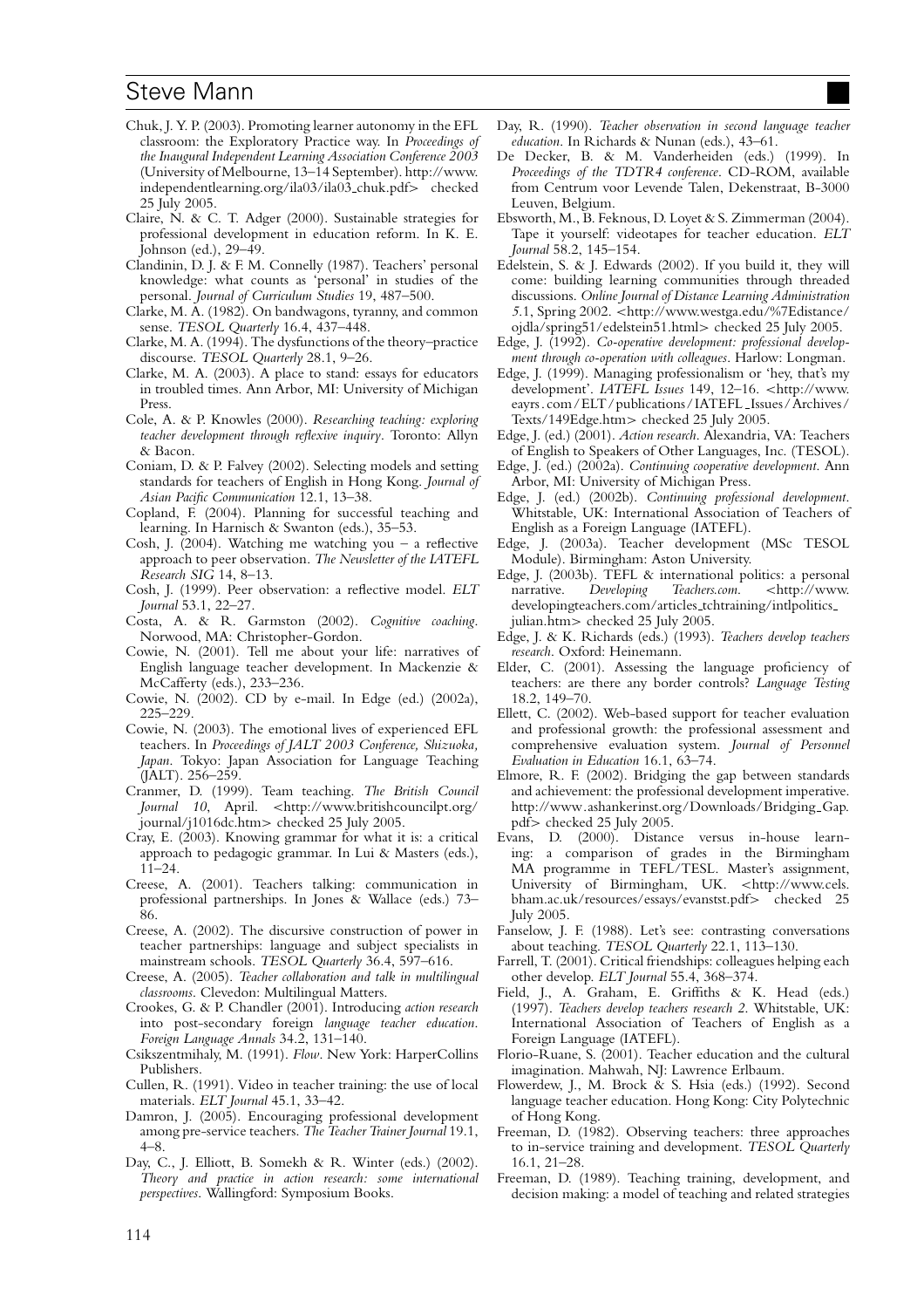for language teacher education. *TESOL Quarterly* 23, 27– 45.

- Freeman, D. (1996). Renaming experience/re-constructing practice: developing new understandings of teaching. In Freeman & Richards (eds.), 22–32.
- Freeman, D. (2002). The hidden side of the work: teacher knowledge and learning to teach. A perspective from North American educational research on teacher education in English language teaching. *Language Teaching* 35, 1–13.
- Freeman, D. (2004). Knowledge architectures: some orienting references. TESOL Italy Plenary Address, October 2004
- Freeman, D. & M. Hawkins (2004). Collaborative education as critical practice in teacher education. In Hawkins & Irujo (eds.), 1–13.
- Freeman, D. & K. E. Johnson (1998). Reconceptualizing the knowledge-base of language teacher education. *TESOL Quarterly* 32.3, 397–417.
- Freeman, D. & J. Richards (eds.) (1996). *Teacher learning in language teaching*. Cambridge: Cambridge University Press.
- Gebhard, J. (1996). *Teaching English as a foreign or second language: a teacher self-development and methodology guide*. Ann Arbor, MI: University of Michigan Press.
- Gebhard, J. (1999). Reflecting through a teaching journal. In Gebhard & Oprandy (eds.), 78–98.
- Gebhard, J. & R. Oprandy (eds.) (1999). *Language teaching awareness*. Cambridge: Cambridge University Press.
- Gibson, B. (2002). Talking at length and depth: learning from focus group discussions. In Johnson & Golombek (eds.), 91–107.
- Glickman, C. (2002). *Leadership for learning*. Alexandria, VA: ASCD.
- Golombek, P. (1994). Putting teachers back into teachers' knowledge. *TESOL Quarterly* 28.3, 404–407.
- Golombek, P. (1998). A study of language teachers' personal practical knowledge. *TESOL Quarterly* 32.3, 447–464.
- Golombek, P. & K. A. Johnson (2004). Narrative inquiry as a mediational space: examining emotional and cognitive dissonance in second-language teachers' development. *Teachers and Teaching: Theory and Practice* 10.3, 307–327.
- Good, T. L. & J. E. Brophy (1987). *Looking in classrooms* (3rd edn.). New York: Harper & Row.
- Grant, N. (1983). Materials design in Nigerian secondary schools. In Brumfit (ed.), 23–41.
- Graves, K. (2004). Apprenticeship into the discourse of community. In Hawkins & Irujo (eds.), 15–32.
- Griffiths, M. & S. Tann (1992). Using reflective practice to link personal and public theories. *Journal of Education for Teaching* 18.1, 69–84.
- Guskey, T. R. (2002). Professional development and teacher change. *Teachers and Teaching: Theory and Practice* 8.3, 381– 391.
- Hansen, D. T. (2001). *Exploring the moral heart of teaching: towards a teacher's creed*. New York: Teachers College.
- Hare, P. & H. Thomas (2002). Reforms in Chinese higher education and their effect on teacher education in Inner Mongolia. *Compare* 32.2, 193–203.
- Harker, M. & D. Koutsantoni (2004). Dimitra model of team teaching in a web-mediated EAP course. http://iteslj. org/Techniques/Harker-WebEAPCourse/*>* checked 25 July 2005.
- Harnisch, H. & P. Swanton (eds.) (2004). *Adults learning languages: a CILT guide to good practice*. London: National Centre for Languages.
- Harrington, H. (1994). Teaching and knowing. *Journal of Teacher Education* 45, 190–198.
- Haskins, P. (2002). An apple for the teacher or pie in the sky? In Edge (ed.) (2002b), 15–17.
- Hawkins, J. (ed.) (2004). *Language learning and teacher education: a socio-cultural approach*. Clevedon: Multilingual Matters.
- Hawkins, M. & Irujo, S. (eds.) (2004). *Collaborative conversations among language teacher educators*. Alexandria, VA: Teachers of English to Speakers of Other Languages, Inc. (TESOL).
- Hazelrigg, A. (2005). Storytelling into understanding: middle school teachers work with text analysis and second language reading pedagogy. In Bartels (ed.), 325–340.
- Head, K. (ed.) (1998). *Teachers develop teachers research 3*. Whitstable, UK: International Association of Teachers of English as a Foreign Language (IATEFL).
- Hiemstra, R. (2001). Uses and benefits of journal writing. *New Directions for Adult and Continuing Education* 90, 19– 26.
- Hill, L. (2000). What does it take to change minds? Intellectual development of pre-service teachers. *Journal of Teacher Education* 51.1, 50–62.
- Holland, P. & P. Adams (2002). Through the horns of a dilemma between instructional supervision and the summative evaluation of teaching. *International Journal of Leadership in Education* 5.3, 227–247.
- Hu, G. (2002). Recent important developments in secondary English-language teaching in the People's Republic of China. *Language, Culture and Curriculum* 15.1, 30–49.
- Irujo, S. (2000). A process syllabus in a methodology course: experiences, beliefs, challenges. In Breen & Littlejohn (eds.), 209–222.
- Ishida, M. (2002). A questionnaire-based report on the national in-service training for teachers of English. Compiled by the Teacher Education Research Group, Japan Society for the Promotion of Science.
- Jacobs, G. M., M. A. Power & W. I. Loh (2002). *The teacher's sourcebook for cooperative learning: practical techniques, basic principles, and frequently asked questions*. Thousand Oaks, CA: Corwin Press.
- James, P. (2001). *Teachers in action: tasks for in-service language teacher education and development*. Cambridge: Cambridge University Press.
- Jarvis, S. (2001). Research in TESOL: sunset or a new dawn? *TESOL Research Interest Section Newsletter* 8.2, 1–7.
- Johnson, D. W. & R. Johnson (1987). *Learning together & alone: cooperative, competitive, & individualistic learning*. Englewood Cliffs, NJ: Prentice-Hall.
- Johnson, K. A. (2002). Action for understanding: a study in teacher research with exploratory practice. In Johnson & Golombek (eds.), 60–71.
- Johnson, K. E. (1992). Learning to teach: instructional actions and decisions of pre-service ESL teachers. *TESOL Quarterly* 26.3, 507–535.
- Johnson, K. E. (ed.) (2000). *Teacher education*. Alexandria, VA: Teachers of English to Speakers of Other Languages, Inc. (TESOL).
- Johnson, K. E. & P. B. Golombek (eds.) (2002). *Teachers' narrative inquiry as professional development*. Cambridge: Cambridge University Press.
- Johnson, K. E. & P. R. Golombek (2003). 'Seeing' teaching learning. *TESOL Quarterly* 37.4, 729–737.
- Johnston, B. (1997). Do EFL teachers have careers? *TESOL Quarterly* 31.4, 681–712.
- Johnston, B. (2000). Investigating dialogue in*language teacher education*: the teacher educator as learner. In K. E. Johnson (ed.) 157–173.
- Johnston, B. (2003). *Values in English language teaching*. Mahwah, NJ: Lawrence Erlbaum.
- Johnston, B. & B. Madejski (2004). A fresh look at team teaching. *The Language Teacher* 29, 2–7.
- Jones, C. & C. Wallace (eds.) (2001). *Making EMAG work*. Stoke-on-Trent: Trentham Books.
- Kemmis, S. & R. McTaggart (eds.) (1988). *The action research planner* (3rd edn.). Geelong, Victoria: Deakin University Press.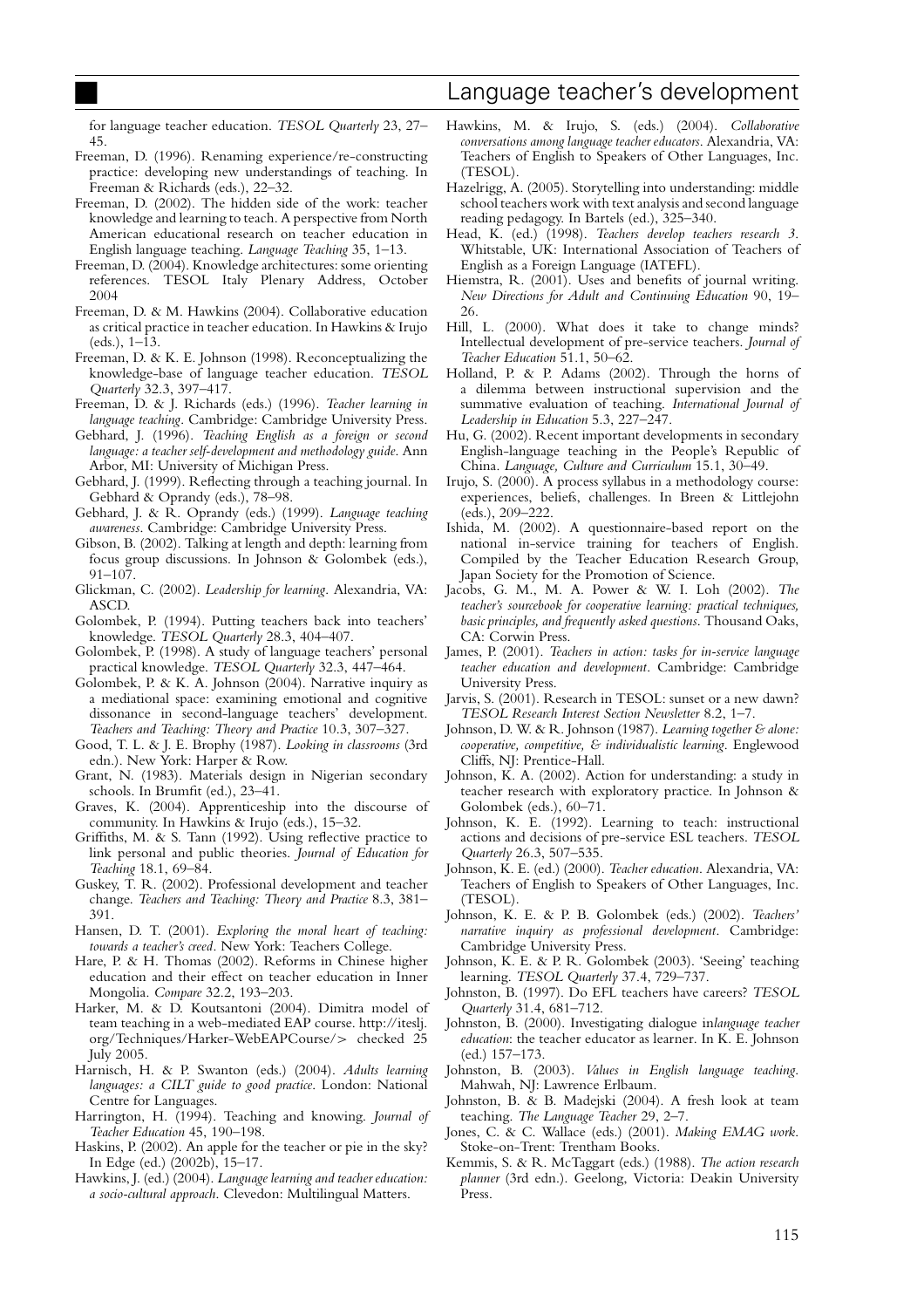- Kurtoglu-Hooton, N. (2004). Post-observation feedback as an instigator of teacher learning and change. *IATEFL TTEd SIG E-Newsletter* July, No. 2, 2004 *<*http://www.ihes.com/ttsig/resources/e-newsletter/ FeatureArticles.pdf*>* checked 25 July 2005.
- Lageman, E. C. (2002). Usable knowledge in education research. *<*http://www.spencer.org/publications/usable knowledge report ecl a.htm*>* checked 25 July 2005
- Larsen-Freeman, D. (2004). The nature of linguistics in a teacher education program. In Hawkins & Irujo (eds.), 69– 86.
- Lavender, S. (2002). Towards a framework for language improvement within short in-service teacher development programmes. In Trappes-Lomax & Ferguson (eds.), 237– 250.
- Laycock, J. & Bunnag, P. (1991). Developing teacher selfawareness: feedback and the use of video. *ELT Journal* 45.1, 43–53.
- Lee, K. (2002). Teacher evaluation for promoting teaching and learning: a blueprint for general and special education. Asia*-Pacific Journal of Teacher Education & Development* 5.1, 77–92.
- Lewis, M. (2000). Lessons from a jet-in jet-out expert: cooperation, adaptability, and relevance in Vietnam. In K. E. Johnson (ed.), 175–188.
- Liaw, M. (2003). Cross-cultural e-mail correspondence for reflective EFL teacher Education *TESOL-EJ* 6.4. *<*http:// www-writing.berkeley.edu/TESl-EJ/ej24/a2.html*>* checked 25 July 2005.
- Lieberman, A. (2000). Networks as learning communities shaping the future of teacher development. *Journal of Teacher Education* 51, 221–227.
- Lier, K. (2002). Looking back: looking forward. *Teacher Knowledge Project News* 4.1, 1–2. *<*http://www.sit.edu/ tkp/docs/vol04 issue01.pdf*>* checked 25 July 2005.
- Lin, Q. & Y. Xun (2001). The institutional and policy development of teacher education in China. *Asia-Pacific Journal of Teacher Education and Development* 4.2, 5– 23.
- Lui, D. & P. Masters (eds.) (2003). *Grammar teaching in higher education*. Alexandria, VA: Teachers of English to Speakers of Other Languages, Inc. (TESOL).
- Mackenzie, E. & E. McCafferty (eds.) (2001). *Developing autonomy: proceedings of the JALT CUE 2001 Conference, Shizuoka, Japan*. Tokyo: Japan Association for Language Teaching (JALT).
- MacLeod, D. M. & A. R. Cowieson (2001). Discovering credit where credit is due: using autobiographical writing as a tool for voicing growth. *Teachers and Teaching: Theory and Practice* 7.3, 239–256.
- Mahoney, D. (2005). Vignette. In Richards & Farrell (eds.), 54–57.
- Maldarez, A. & C. Bodoczky (1999). *Mentor courses: a resource book for trainer trainers*. Cambridge: Cambridge University Press.
- Maley, A. (2004). 'Once Upon a time *...* ': the conspiracy of narrative (Major Article 6). *Humanistic Language Teaching Journal* (Pilgrims Ltd.).*<*http:// www.hltmag.co.uk/sept04/mart06.rtf*>* checked 25 July 2005.
- Mann, S. (2002a). Talking ourselves into understanding. In Johnson & Golombek (eds.), 159–209.
- Mann, S. (2002b). CD: cooperative development or continuing difficulties. In Edge (2002a), 218–224.
- Mann, S. (2004). Evaluation. In Harnisch & Swanton (eds.), 113–129.
- Maslach, D. (1982). *Burnout the cost of caring*. Englewood Cliffs, NJ: Prentice-Hall.
- Master, P. (1983). The etiquette of observing. *TESOL Quarterly* 17.3, 497–501.
- McCabe, A. (2002). Narratives: a wellspring for development. In Edge (ed.) (2002b), 82–89.
- Mcgill, I. & L. Beattie (1995). *Action learning* (2nd edn.). London: Kogan Page.
- McKenna, J. (2002). Keeping clear of the rut: CPD for survival. In Edge (ed.) (2002b), 17–19.
- McMeniman, M., J. Cumming, J. Wilson, J. Stevenson & C. Sim (2003). *Teacher knowledge in action: the impact of educational research*. Department of Education, Training and Youth Affairs, Australia.
- Middlewood, D., M. Coleman & J. Lumby (1999). *Research in education: making a difference*. London: Paul Chapman Publishing.
- Miller, P. (2004). Review of 'values in English language teaching'. *TESOL-EJ*, 7.2, *<*http://wwwwriting.berkeley.edu/tesl-ej/ej26/r3.html*>* checked 25 July 2005.
- Moore, Z. (2002). The use of portfolios for in-service teacher assessment: a case study of foreign language middle-school teachers in Texas. *Foreign Language Annals* 35.1, 85–92.
- Mori, R. (2003). Personal growth in teacher development: a case study. In *Proceedings of JALT 2003 Conference, Shizuoka, Japan*. Tokyo: Japan Association for Language Teaching (JALT). 155–161.
- Nakamura, E. & I. Nakamura (2002). Insider out and outsider – in: the way of professional associations. In Edge (ed.) (2002b), 22–31.
- Nunan, D. (1989). *Understanding language classrooms: a guide for teacher-initiated action*. Englewood Cliffs, NJ: Prentice-Hall.
- Nunan, D. & C. Lamb (1996). *The self-directed teacher: managing the learning process*. Cambridge: Cambridge University Press.
- Olson, M. R. (1995). Conceptualizing narrative authority: implications for teacher education. *Teaching and Teacher Education* 11, 119–135.
- Oprandy, B. (2002). A counseling–learning perspective. In Edge (2002a), 252–264.
- Orem, R. (2001). Journal writing in adult ESL: improving practice through reflective writing. *New Directions for Adult and Continuing Education* 90, 66–77.
- Parker, L. (2004). Adults learning languages: the challenge. In Harnisch & Swanton (eds.), 9–20.
- Parsons, R. & K. Brown (2002). *Teacher as reflective practitioner and action researcher*. Belmont, CA: Wadsworth.
- Pearce, K. A. (2002). *Making better social worlds: engaging in and facilitating dialogic communication*. Redwood City, CA: Pearce Associates.
- Pennington, M. & A. Young (1989). Approaches to faculty evaluation for ESL. *TESOL Quarterly* 23.4, 619–646.
- Pennycook, A. (2001). *Critical applied linguistics: a critical introduction*. Mahwah, NJ: Lawrence Erlbaum.
- Pettis, J. (2002). Developing our professional competence. In Richards & Renandya (eds.), 388–392.
- Prabhu, N. S. (1990). There is no best method Why? *TESOL Quarterly* 24.2, 161–176.
- Prabhu, N. S. (2003). An interview with Alan Maley. *The Language Teacher* 27, 3–7.
- Prawat, R. (1991). Conversations with self and settings: a framework for thinking about teacher empowerment. *American Educational Research Journal* 28.4, 737–757.
- Ramani, E. (1987). Theorizing from the classroom. *ELT Journal* 41.1, 3–11.
- Raths, J. & F. Lyman (2003). Summative evaluation of student teachers: an enduring problem. *Journal of Teacher Education* 54.3, 206–216.
- Raths, J. D. & A. C. McAninch (eds.) (1999). *What counts as knowledge in teacher education*. Stamford, CT: Ablex Publishing Corporation.
- Richards, J. (1998). *Beyond training*. Cambridge: Cambridge University Press.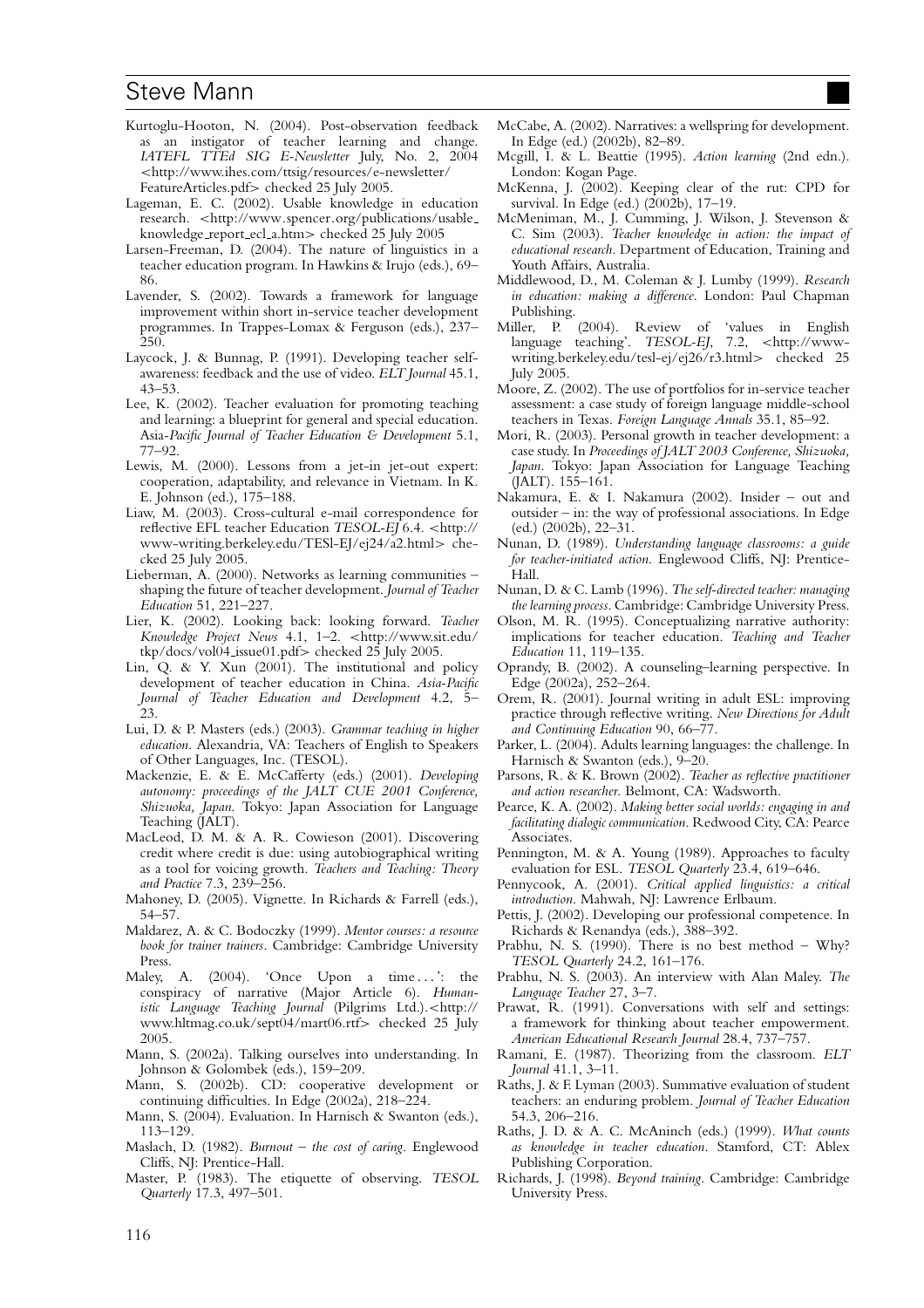- Richards, J. (2004). Towards reflective teaching. *The Language Teacher* 33, 2–5.
- Richards, J. & T. Farrell (2005). *Professional development for language teachers: strategies for teacher learning*. Cambridge: Cambridge University Press.
- Richards, J. & C. Lockhart (1994). *Reflective teaching in second language classrooms*. Cambridge: Cambridge University Press.
- Richards, J. & D. Nunan (eds.) (1990). *Teacher observation in second language teacher education*. New York: Cambridge University Press.
- Richards, J. & W. Renandya (eds.) (2002). *Methodology in language teaching*. Cambridge: Cambridge University Press.
- Richards, K. (1992). Pepys into a TEFL course. *ELT Journal* 46.2, 144–152.
- Richards, K. (1994). From guessing what teachers think to finding out what teachers know: the need for a research agenda. *TESOL Quarterly* 28.2, 401–404.
- Richards, K. (2002). Distance education unit 1 (MSc TESOL Materials). Birmingham: Aston University. *<*http://www. philseflsupport.com/distance education.htm*>* checked 25
- July 2005<br>Richards, K. Richards, K. (2003). *Qualitative inquiry in TESOL*. Basingstoke: Palgrave Macmillan.
- Richardson, V. (ed.) (2000). *Handbook of research on teaching* (4th edn.). Washington DC: AERA.
- Roberts, J. (1998). *Language teacher education*. London: Arnold.
- Roberts, S. & E. Pruitt (2003). *Schools as professional learning communities: collaborative activities and strategies for professional development*. Thousand Oaks, CA: Sage.
- Rossner, R. (1992). Where there's a will facilitating teacher development. *Teacher Development Newsletter* (IATEFL) 18,  $4 - 5$ .
- Royal, A. P. (2002). Building sense of community at a distance. *International Review of Research in Open and Distance Learning* 3.2, 1–8.
- Santana-Williams, E. (2001). Early reflections: journaling a way into teaching. In Edge (ed.) (2002b), 74–83.
- Savova, L. (2003). Grammar conversations: educating teachers about grammar discourses. In Lui & Masters (eds.), 25– 40.
- Seale, J. K. & A. J. Cann (2000). Reflection on-line or off-line: the role of learning technologies in encouraging students to reflect. *Computers & Education* 24, 309–320.
- Seedhouse, P. (2004). *The interactional architecture of the language classroom: a conversation analysis perspective*. Malden, MA: Blackwell Publishers.
- Shimaoka, T. & K. Yashiro (1990). *Team teaching in English classrooms: an intercultural approach*. Tokyo: Kairyudo Publishing Co.
- Shin, J. (2003). The reflective L2 writing teacher. *ELT Journal* 57.1, 3–10.
- Siemens, G. (2004). The art of blogging. Presented at MADLAT Conference, 22 October 2004 *<*http://www. elearnspace.org/Articles/blogging/artofblogging1.htm*>* checked 25 July 2005.
- Smith, K. (2005). The use of self-evaluation in teacher training. *The Language Teacher* 34, 2–6.
- Smith, R. C. (1994). Contents and activities in team teaching: lessons from observation. In Wada & Cominos (eds.), 72– 89.
- Solder, J., A. Craft & H. Burgess (eds.) (2000). *Teacher development, exploring our own practice*. London: Paul Chapman.
- Sotto, E. (2001). *When teaching becomes learning*. London: Continuum.
- Sparks, D. (2002). *Designing powerful staff development for teachers and principals*. Oxford, OH: National Staff Development Council. *<*http://www.nsdc.org/library/ leaders/sparksbook.cfm*>* checked 25 July 2005.
- Stuart, C. & D. Turlow (2000). Making it their own: pre-service teachers' experiences, beliefs, and classroom practices. *Journal of Teacher Education* 51.2, 113–121.
- Szesztay, M. (2001). Professional development through research: a case study. Ph.D. dissertation, University of Exeter, UK.
- Szesztay, M. (2004). Teachers' ways of knowing. *ELT Journal* 58.2, 129–136.
- Tannen, D. (1998). *The argument culture: moving from debate to dialogue*. New York: Time-Life Books.
- Tardy, C. & B. Snyder (2004). 'That's why I do it': flow and EFL teachers' practices. *ELT Journal* 58.2, 118–128.
- Teacher Knowledge Project. (2003). The teacher knowledge project: making teacher inquiry an integral part of teacher development. *<*http://www.sit.edu/tkp*>* checked 25 July 2005.
- Templer, W. (2003). ELT in the 'reconstruction' of Iraq. *IATEFL Issues* 173, 4–5.
- Threadgold, K. & S. Piai (2000). *Developing teacher reflection behind peer observation*. IATEFL Research SIG and Teacher Development SIG Special joint Issue. Whitstable, UK: International Association of Teachers of English as a Foreign Language (IATEFL).
- Tollefson, J. (ed.) (2002). *Language policies in education: critical issues*. Mahwah, NJ: Lawrence Erlbaum.
- Tomlinson, B. (2003). Developing materials to develop yourself. *Humanising Language Teaching* 5.3. *<*http://www. hltmag.co.uk/jul03/mart1.htm*>* checked 25 July 2005.
- Towndrow, P. (2004). Reflections of an on-line tutor. *ELT Journal* 58.2, 174–181.
- Trappes-Lomax, H. & G. Ferguson (eds.) (2002). *Language in language teacher education*. Amsterdam: John Benjamins.
- Tripp, D. (1993). *Critical incidents in teaching: developing professional judgement*. London: Routledge.
- Tsui, A. B. M. (2003). *Understanding expertise in teaching*. Cambridge: Cambridge University Press.
- Tucker, P. D., J. H. Stronge, C. R. Gareis & C. S. Beers (2003). The efficacy of portfolios for teacher evaluation and professional development: do they make a difference? *Educational Administration Quarterly* 39.5, 572–602.
- Turner-Bisset, R. (2001). *Expert teaching*. London: Fulton.
- Underhill, A. (1999). Continuous teacher development. *IATEFL Issues* 149, 14–18.
- Ur, P. (2002). The English teacher as professional. In Richards & Renandya (eds.), 393–396.
- Van den Berg, E., J. Van der Linde, R. Piekartz & M. Vervoort (2003). Bringing practice to theory in teacher education: the role of hypermedia environments. Presented at the 13th World Conference on Cooperative Education, Rotterdam, 27–29 August 2003 *<*http://www. wacerotterdam2003.nl/prelimprog/main01.html*>* checked 25 July 2005.
- Van Lier, L. (1991). Inside the classroom: learning processes and teaching procedures. *Applied Language Learning* 2.1, 29–69.
- Wada, M. & S. Brumby (1994). *Team teaching*. London: Longman.
- Wada, M. & A. Cominos (eds.) (1994). *Studies in team teaching*. Tokyo: Kenkyusha Publishing Co.
- Wallace, M. (1981). *The use of video in EFL teacher education* (ELT Documents 110: Focus on the Teacher). London: The British Council.
- Wallace, M. (1991). *Training foreign language teachers: a reflective approach*. Cambridge: Cambridge University Press.
- Wenger, E. (1998). *Communities of practice: learning, meaning, and identity*. New York: Cambridge University Press.
- Wenger, E., R. McDermott & W. Snyder (2002). *Cultivating communities of practice: a guide to managing knowledge*. Boston, MA: Harvard Business School Press.